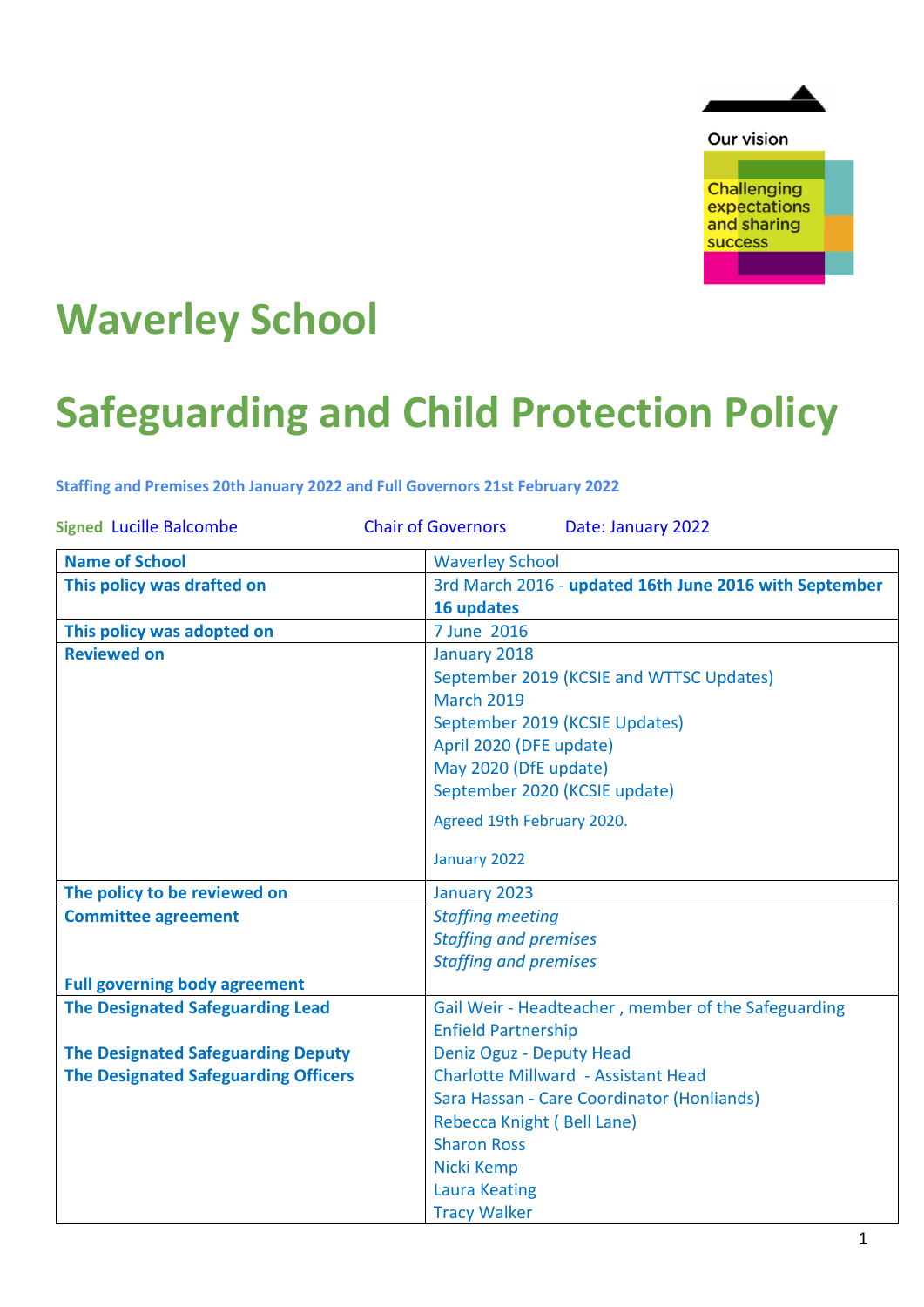|                                                        | <b>Gary Smith</b>                               |
|--------------------------------------------------------|-------------------------------------------------|
| The Designated Lead for LAC is                         | <b>Deniz Oguz</b>                               |
| <b>Nominated Governor for child</b>                    | Lucile Balcombe                                 |
| protection/safeguarding, Prevent and LAC               |                                                 |
| <b>LADO</b>                                            | 02083792746                                     |
|                                                        | Referrals to safeguardingservice@Enfield.gov.uk |
| <b>Virtual Head for LAC</b>                            | Suzanne Rowson - 020<br>8379<br>2061            |
| <b>JSDC - Joint service for Disabled Children</b>      | 020 8363 4047                                   |
| (Cheviots)                                             |                                                 |
| <b>ILDS - Integrated Learning Disabilities Service</b> | 02083792354                                     |
| (adults social care)                                   |                                                 |
| <b>Police safeguarding hub</b>                         | 02087335139                                     |
| <b>Enfield MASH</b>                                    | 02083791000                                     |

#### **This policy has been created with due regards to all relevant legislation including, but not limited to the following, and should be read in conjunction with the following, which all staff will have read:**

(i) *Keeping Children Safe in Education, Part 1: Safeguarding Information for All Staff*, September 2021

(ii) *Working Together to Safeguard Children*, July 2018

(iii) Waverley School Whistleblowing Policy

(iv) Waverley School Intimate care and Hygiene Policy

(v) Waverley School Physical Intervention and Behaviour Policies

(vi) Waverley School School of Conduct

(vii) Children's Education Acts 1989 and 2004

(viii) *Enfield Children Safeguarding Board* - Enfield Protocol for FGM of Children and Young People (July 2014)

(ix) *FGM Mandatory Reporting Process Map* - Enfield Children Safeguarding Board (Nov 2015)

(x) Home office guidance - Mandatory reporting of FGM: Procedural information (October 2015)

(xi) ESCB February 2016 guidance on *Safeguarding Children at risk of sexual exploitation* and *Safeguarding Children exposed to extremist ideology.* 

#### **The Policy also takes into account the following guidance:**

*(xii) 2018-2021 Children's services Threshold Document (revised draft): A multi-agency guidance, enabling the right conversations, with the right services, at the right time.*

*(xiii) Equality Act 2010 and Public Sector Equality Duty*

*(xiv) Children and Social Work Act 2017*

*(xv) Sexual Violence and Sexual Harassment between Children,* May 2018

(xvi) *Information Sharing: Advice for Practitioners providing Safeguarding Services*, DfE, 2015

(xvii) *Safeguarding vulnerable Groups Act* 2016

(xviii) *General Data Protection Regulation* (GDPR) and *Data Protection Act* 2018

(xix) *The Childcare* (Disqualification) and *Childcare* (Early Years Provision) *Regulations* 2018 and *Disqualification under the Childcare Act* 2006

(xx) DfE (2015) *The Prevent Duty*

*(xxi) ESCB Safeguarding DIsabled Children Protocol (February 2019)*

*(xxii) Coronavirus (COVID-19): safeguarding in schools, colleges and other providers, 27.03.2020*

*(xxii) Coronavirus (COVID-19): safeguarding in schools, colleges and other providers, 20.05.2020*

*(xxiii) When to call the Police, Guidance for Schools and Colleges, 2020 [\(WHEN TO CALL THE POLICE\)](https://www.npcc.police.uk/documents/Children%20and%20Young%20people/When%20to%20call%20police%20guidance%20for%20schools%20and%20colleges.pdf)*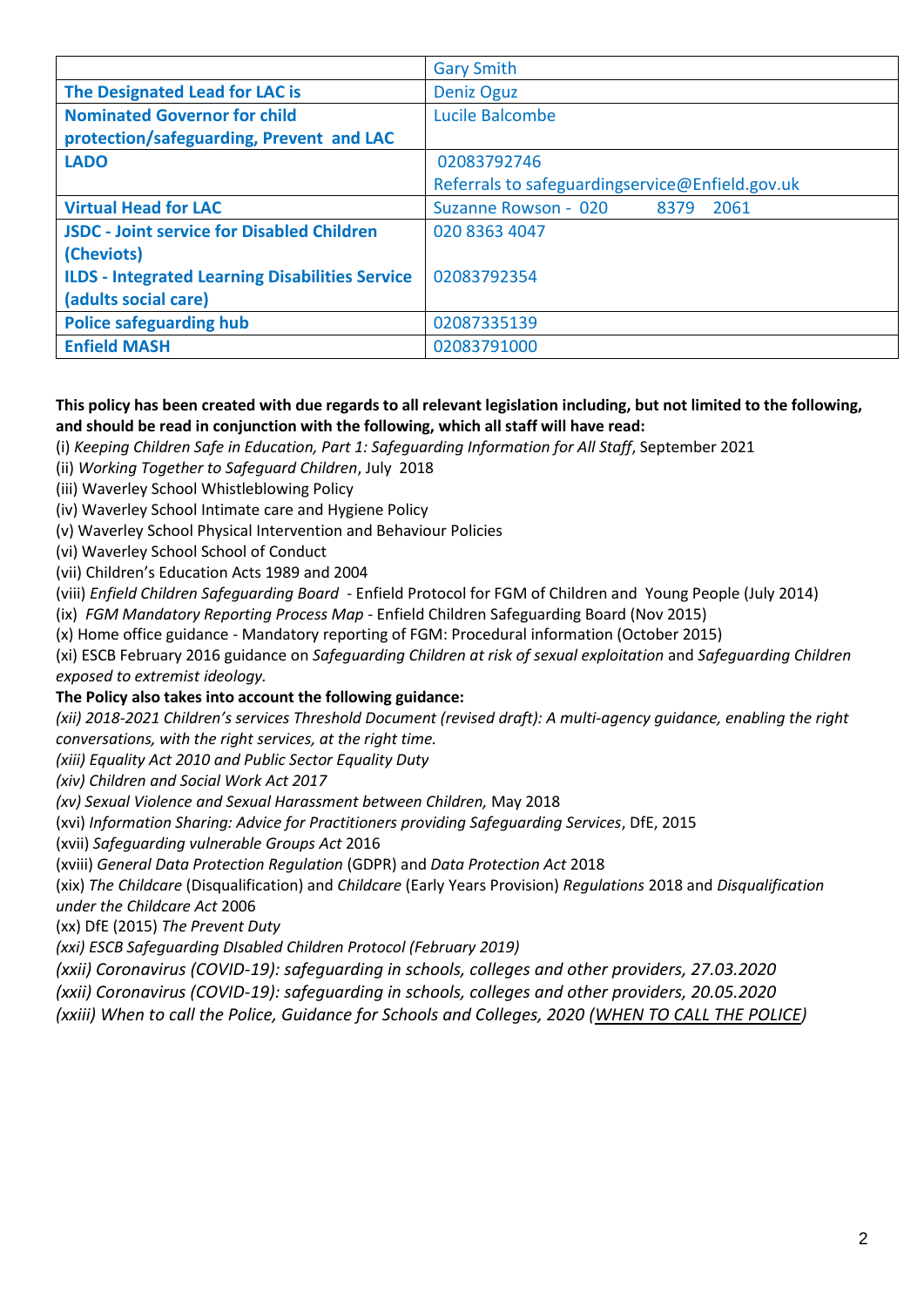# **Schedule for Monitoring & Review**

| The implementation of this policy will be monitored by<br>the                                       | Senior Leadership Team and Heads of Department                                                                                      |
|-----------------------------------------------------------------------------------------------------|-------------------------------------------------------------------------------------------------------------------------------------|
| Monitoring will take place at regular intervals:                                                    | Date for review: JANUARY 2023                                                                                                       |
| Should a serious incident take place, the following<br>external persons/agencies should be informed | Cheviots (Joint Service for the Disabled Children in<br>Enfield), MASH, Enfield LADO if it concerns an adult's<br>behaviour, police |

# **Scope of this Policy**

This policy applies to all members of the school community (including staff, students/pupils, volunteers, parents/carers, visitors)

#### **INTRODUCTION**

Our safeguarding policy cannot be separated from the general ethos of the school, which is to ensure that our students are treated with respect and dignity, taught to treat each other with respect, feel safe, have a voice, and are listened to. Safeguarding and promoting the welfare of children is **everyone's** responsibility.

The governors and staff of Waverley School fully recognise the contribution it makes to safeguarding children. We recognise that all members of staff, including volunteers, have a full and active part to play in protecting our pupils from harm. They also recognise the responsibilities and duty placed upon them to have arrangements to safeguard and promote the welfare of all pupils at the school. Therefore **all staff, including volunteers, have a full and active part to play in protecting pupils from harm in accordance with Section 175 of the Education Act 2002. All staff are made aware of the process of making referrals to children's social care and for statutory assessment under the Children Act 1989, especially section 17 (Children in need) and section 47 (a child suffering, or likely to suffer, significant harm) that may follow a referral, along with the role they might be expected to play in such assessments (see Guidance on Reporting on page 18).**

All staff and Governors believe that our school should provide a caring, positive, safe and stimulating environment which promotes the social, physical and moral development of the individual child.

The school recognises its responsibilities and duties to report Child Protection concerns to the social work service within Enfield's Joint Service for Disabled Children (Cheviots) and to assist them in Child Protection enquiries and in supporting Children in Need.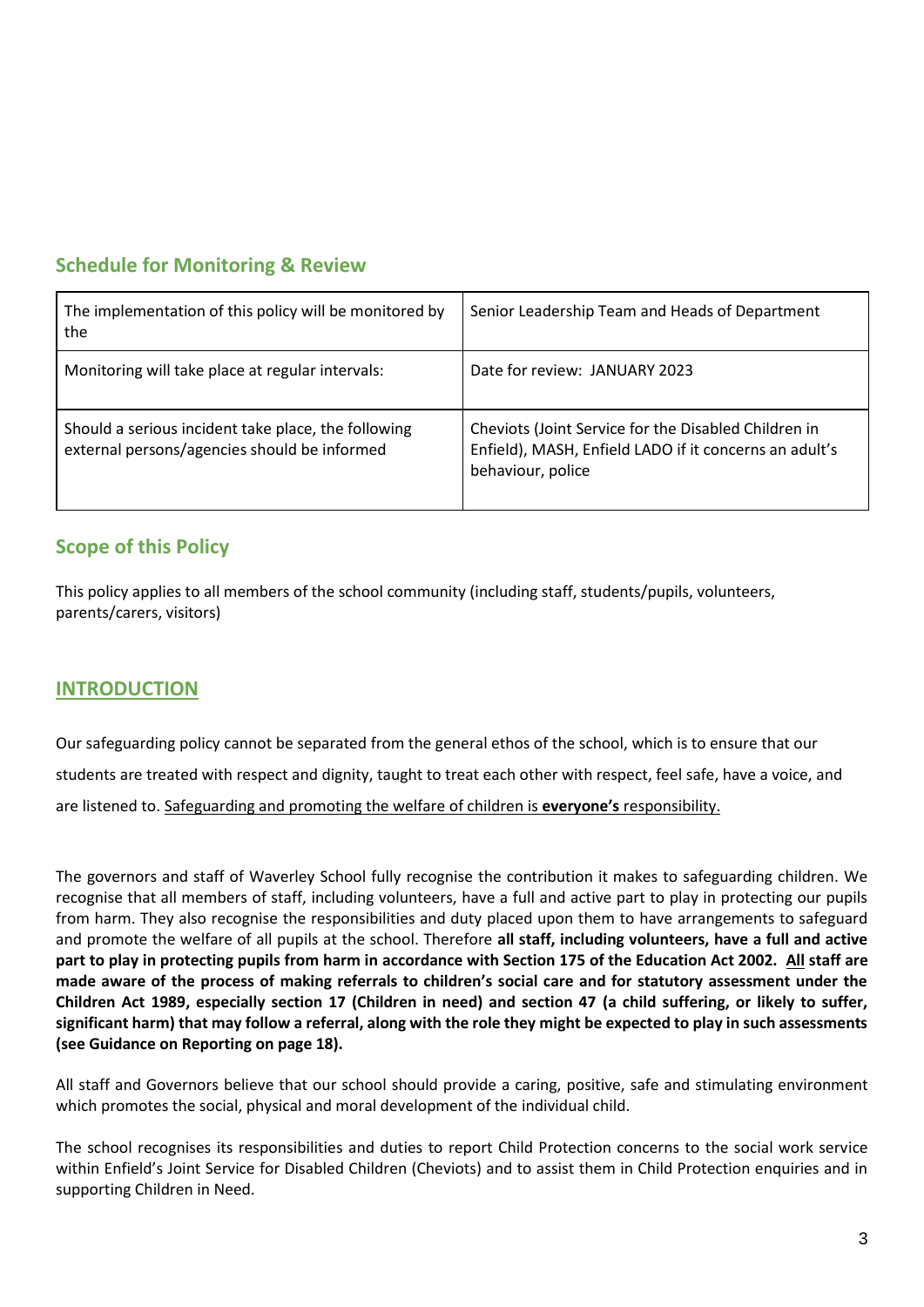This policy is in line with the London Child Protection Procedures 2015 (5<sup>th</sup> edition), Working Together to Safeguard Children July 2018 and Keeping Children Safe in Education September 2021.

The school will raise Child Protection concerns with parents / carers at the earliest appropriate opportunity, and work in partnership with them and other agencies to improve outcomes for children.

The school will ensure that all staff are provided with the appropriate training in Child Protection, as recommended in the guidance. In particular, designated members of staff will be released to attend the necessary enhanced training courses to enable them to carry out their role effectively.

All staff are required to read this policy carefully and to be aware of their role in these processes. All new staff will have the opportunity to discuss safeguarding requirements and this policy during their induction process.

# **AIM OF THE POLICY:**

- 1. To raise awareness of all school staff of the need to safeguard all children and of their responsibilities in identifying and reporting possible cases of abuse.
- 2. To emphasise the need for good communication between all members of staff in matters relating to child protection.
- 3. To develop a structured procedure within the school which will be followed by all members of the school community in cases of suspected abuse.
- 4. To provide a systematic means of monitoring pupils known or thought to be at risk of significant harm.
- 5. To work openly and in partnership with parents in relation to child protection concerns.
- 6. To support all pupils' development in ways that will foster security, confidence and independence.
- 7. To promote safe practice and challenge poor and unsafe practice.
- 8. To further develop and promote effective working relationships with other agencies involved with safeguarding and promoting the welfare of children, especially with Children's Social Services and the Police.
- 9. To ensure that all adults working within our school have been checked as to their suitability to work with children, in line with current guidance.
- 10. To integrate opportunities into the curriculum for children to develop the skills they need to recognise and stay safe from abuse, allowing for continuity and progression through the key stages.
- 11. To take account of and inform policy in related areas, such as anti-bullying; e-safety; discipline and behaviour; health and safety; missing children; child sexual exploitation; positive handling and physical intervention procedures; procedures for dealing with allegations against staff and recruitment practice.

# **DEFINITIONS:**

Child abuse is taken to refer to any child of under 18 years who, through the actions of adults (with a caring role for that child) or their failure to act, has suffered or is at risk of suffering significant harm. Students above 18 at Waverley School will also be included in that category as they are deemed vulnerable and at risk, and Designated Leads will liaise with the Enfield Integrated Learning Disabilities service.

#### **For the purposes of this policy, "safeguarding and protecting the welfare of children" is defined as:**

- Protecting pupils from maltreatment.
- Preventing the impairment of pupils' mental and physical health or development.
- Ensuring that pupils grow up in circumstances consistent with the provision of safe and effective care.
- Taking action to enable all pupils to have the best outcomes.

Abuse is broadly divided into four categories:- Neglect, Physical Abuse, Sexual Abuse and Emotional Abuse. Brief definitions are given below.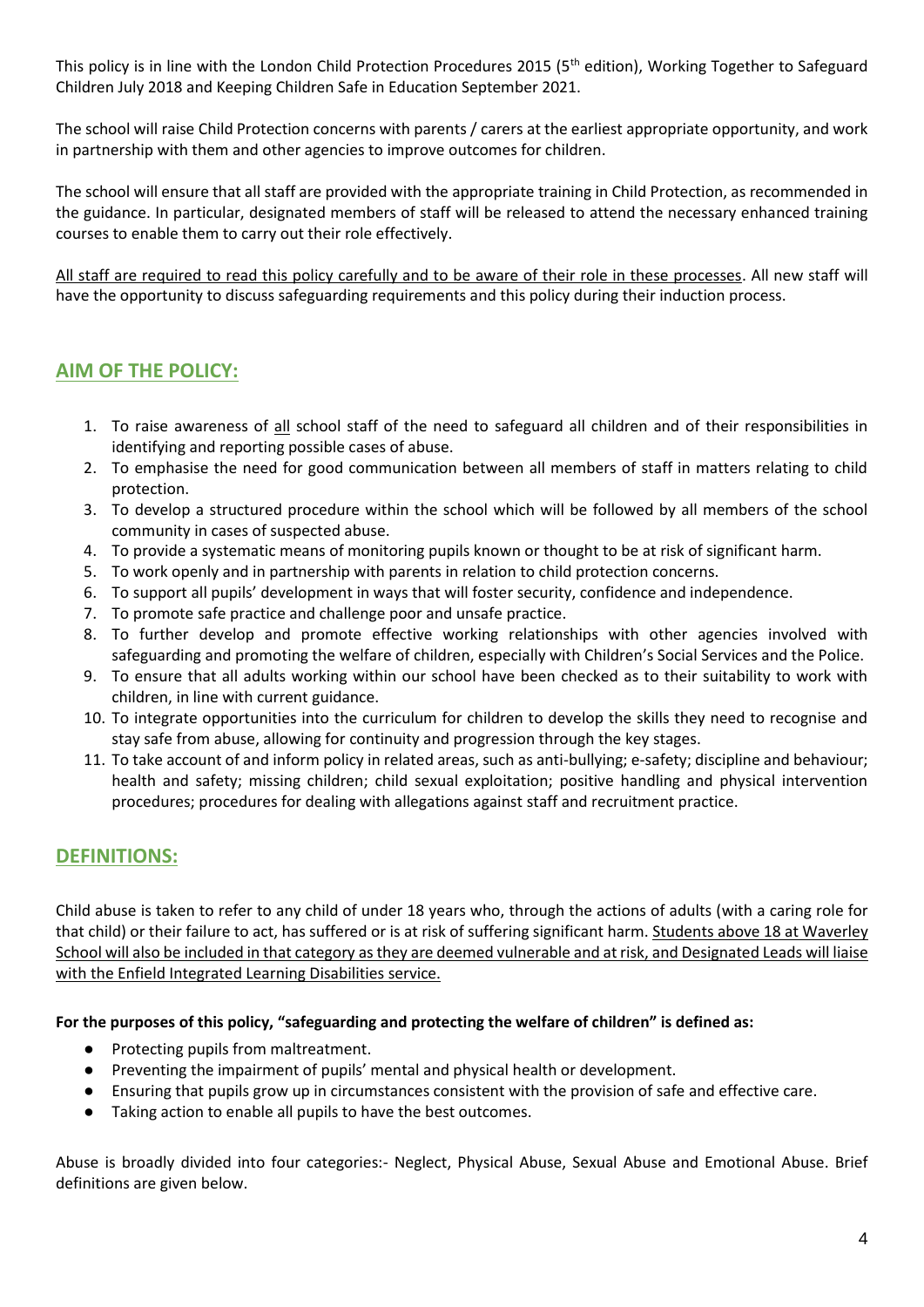- Neglect is a pattern of failing to provide for a child's basic needs, whether it be adequate food, clothing, hygiene, supervision or shelter. This persistent failure to meet a child's basic physical and/or psychological needs, likely to result in the serious impairment of the child's health or development. It may involve a parent or carer failing to protect a child from physical harm or danger or the failure to ensure access to appropriate medical care and treatment. It may also include neglect of, or unresponsiveness to a child's basic emotional needs. Children who are neglected often also suffer from other types of abuse. Neglect may also occur if a parent becomes physically or mentally unable to care for a child. A parent may also have an addiction to alcohol or drugs, which could impair their ability to keep a child safe or result in them prioritising buying substances, over food, clothing or warmth for their child.
- **Physical abuse** is deliberately physically hurting a child. It may involve hitting, shaking, throwing, poisoning, burning or scalding, drowning, suffocating or otherwise causing physical harm to a child. Physical harm may also be caused when a parent or carer feigns the symptoms of, or deliberately causes ill health to a child who they are looking after. This situation is now known as illness fabricated or induced by a carer. Physical abuse can happen in any family, but children are more at risk if their parents or carers have issues with substance abuse or mental health, or if they live in a home where there is domestic abuse. Babies and children with a disability have a higher risk of suffering physical abuse. Physical abuse can also happen outside of the family environment.
- Sexual abuse is any sexual activity with a child. Many children and young people who are victims of sexual abuse do not recognise themselves as such. A child may not understand what is happening and may not even understand that it is wrong. Sexual abuse can have a long-term impact on mental health. It may involve forcing or enticing a child or a young person to take part in sexual activities, whether or not the child is aware of what is happening. The activities may involve physical contact, including penetrative (e,g rape or oral sex) or non-penetrative acts. They may include non-contact activities, such as involving children in looking at pornographic material or watching sexual activities or encouraging children to behave in sexually inappropriate ways. They may also include grooming a child in preparation for abuse (including via the internet). Sexual abuse is not solely perpetrated by adult males; women can commit acts of sexual abuse, as can other children.
- **Emotional abuse** is the persistent emotional ill treatment of a child, such as to cause severe and persistent adverse effects on the child's emotional development. It is also sometimes called psychological abuse. Although the effects of emotional abuse may take a long time to be recognisable, school staff will be in a position to observe it, for example in the way that a parent interacts with their child. Emotional abuse may involve conveying to children that they are worthless or unloved, inadequate or valued only insofar as they meet the needs of the other person. It may include not giving a child opportunities to express their views, deliberately silencing them or 'making fun' of what they say or how they communicate. It may feature age or developmentally inappropriate expectations being imposed on children. It may involve causing children to frequently feel frightened or in danger, or the exploitation or corruption of children. Some level of emotional abuse is involved in all types of ill treatment of a child although it may occur alone.

It is important to recognise that many children will be living (or may have lived) in families where **Domestic Abuse** is a factor, and that these situations have a harmful impact on children emotionally, as well as placing them at risk of physical harm. In some cases, a child may blame themselves for the abuse or may have had to leave the family home as a result. **All children** can **witness** and be adversely affected by domestic abuse in the context of their home life, where domestic abuse occurs between family members. The definition of Domestic abuse is below:

*Any incident or pattern of incidents of controlling, coercive or threatening behaviour, violence or abuse between those aged 16 or over who are or have been intimate partners or family members regardless of gender or sexuality. The abuse can encompass, but is not limited to: psychological; physical; sexual; financial; and emotional.*

**Operation Encompass** operates within police forces and ensures that when the police are called to an incident of domestic abuse, where there are children in the household who have experienced the domestic incident, they inform the key adult in school (usually the DSL) before the child or children arrive in school the next day. This enables the school to have up to date information about the child's circumstances and can enable support to be given to the child according to their needs.

**Refuge** runs the **National Domestic Abuse Helpline**, which can be called free of charge and in confidence, 24 hours a day on 0800 2000 247. Its website also provides guidance and support for potential victims, as well as for those who are worried about friends and loved ones.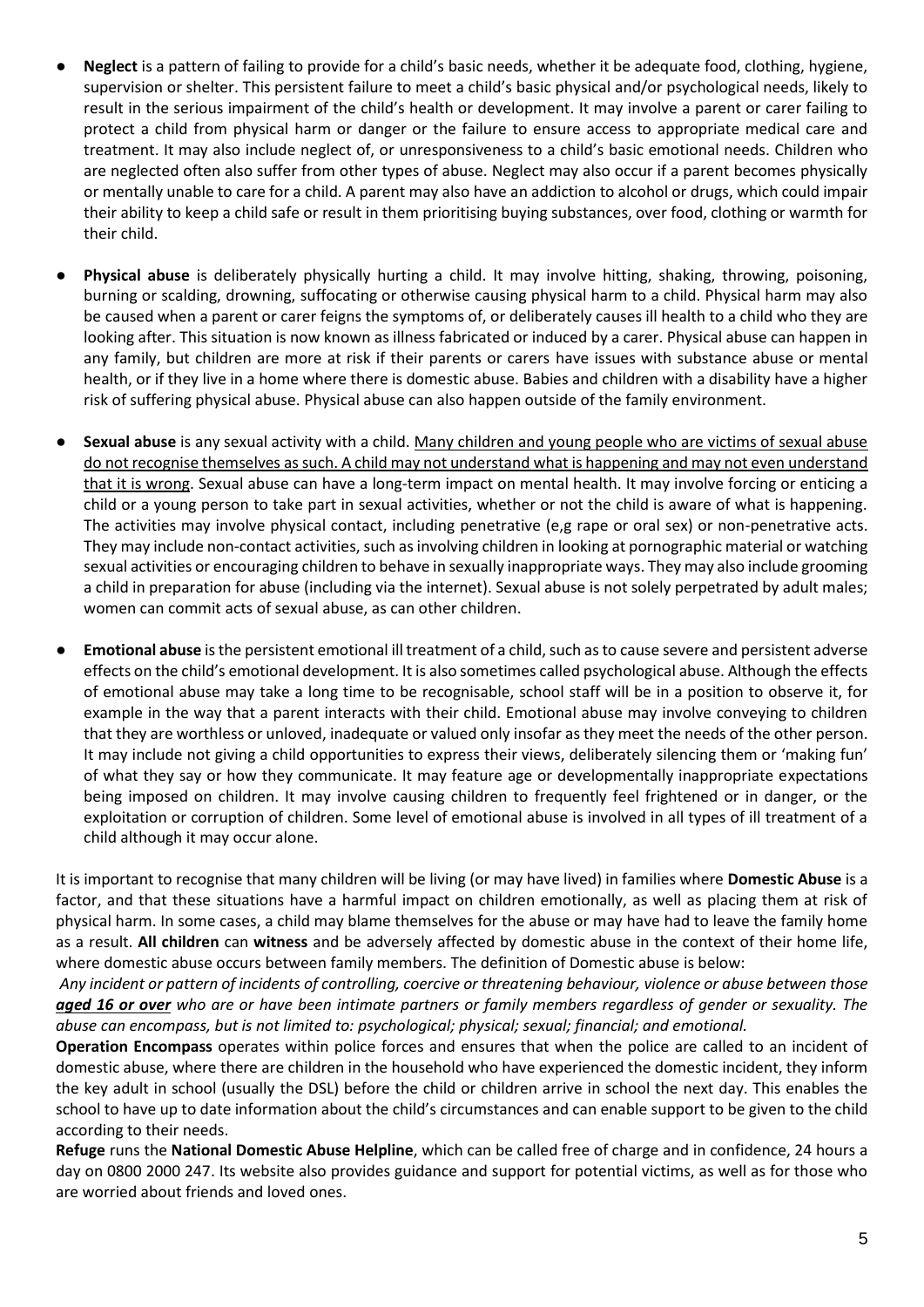**Child sexual exploitation (CSE) and Child Criminal Exploitation (CCE)** are "*forms of abuse and both occur where an individual or group takes advantage of an imbalance in power to coerce, manipulate or deceive a child into sexual or criminal activity. Whilst age may be the most obvious, this power can also be due to a range of other factors including gender, sexual identity, cognitive ability, physical strength, status, access to economic or other resources*" (Child Sexual Exploitation, DfE, September 2017).

**Child sexual exploitation (CSE)** is '*a form of child sexual abuse. It occurs where an individual or group takes advantage of an imbalance of power to coerce, manipulate or deceive a child or young person under the age of 18 into sexual activity (a) in exchange for something the victim needs or wants, and/or (b) for the financial advantage or increased status of the perpetrator or facilitator. The victim may have been sexually exploited even if the sexual activity appears consensual.*' (DfE definition, September 2021).

- CSE :
	- involves exploitative situations, contexts and relationships where young people receive something (for example food, accommodation, drugs, alcohol, gifts, money or in some cases simply affection) as a result of engaging in sexual activities.
	- can involve violent, humiliating and degrading sexual assaults.
	- can take many forms ranging from the seemingly 'consensual' relationship where sex is exchanged for affection or gifts, to serious organised crime by gangs and groups. The perpetrator always holds some kind of power over the victim which increases as the exploitative relationship develops.
	- involves varying degrees of coercion, intimidation or enticement, including unwanted pressure from peers to have sex, sexual bullying including cyberbullying and grooming.
	- does not always involve physical contact, it can also occur through the use of technology
	- can affect any child or young person (male or female) under the age of 18, including 16 and 17 year olds who can legally consent to have sex.
	- It can include both contact and non-contact sexual activity and may occur without the child or young person's immediate knowledge (i.e. through others copying videos or images they have created and posted on social media).
	- it is also important to recognise that some young people who are being sexually exploited do not exhibit any external signs of this abuse.

A significant number of children who are victims of CSE go missing from home, care and education.

**Criminal exploitation of children (CCE):** Criminal exploitation of children is a geographically widespread form of harm. Like other forms of abuse, CCE:

- can affect any child or young person (male or female) under the age of 18
- can affect any vulnerable adult over the age 18
- can still be exploitation even if the activity appears consensual
- can involve force and/or enticement-based methods of compliance and is often accompanied by violence or threat of violence
- does not always involve physical contact, it can also occur through the use of technology
- can include children being forced to shoplift or pickpocket, or to threaten other young people, work in cannabis factories, being coerced into moving drugs or money across the country (county lines drug (primarily crack cocaine and heroin) networks or gangs groom and exploit children and young people to carry drugs and money from urban areas to suburban and rural areas, market and seaside towns, using dedicated mobile phone lines or other forms of "deal line". Key to identifying potential involvement in county lines are missing episodes, when the victim may have been trafficked for the purpose of transporting drugs and a referral to the National Referral Mechanism should take place.
- Children can be targeted and recruited into county lines in a number of locations including schools, pupil referral units, special schools, children's homes and care homes.
- can be perpetrated by individuals or groups, males or females, and young people and adults
- is typified by some form of power imbalance, *to coerce, control, manipulate or deceive a child into any criminal activity (a) in exchange for something the victim needs or wants, and/or (b) for the financial or other advantage of the perpetrator/facilitator and/or (c) through violence or the threat of violence. The victim may have been criminally exploited even if the activity appears consensual*" (DfE definition, September 2021), in favour of those perpetrating the exploitation. Whilst age may be the most obvious, this power imbalance can also be due to a range of other factors including gender, cognitive ability, physical strength, status and access to economic or other resources.
- Indicators can be different for girls and experiences of CCE of girls can be very different to boys.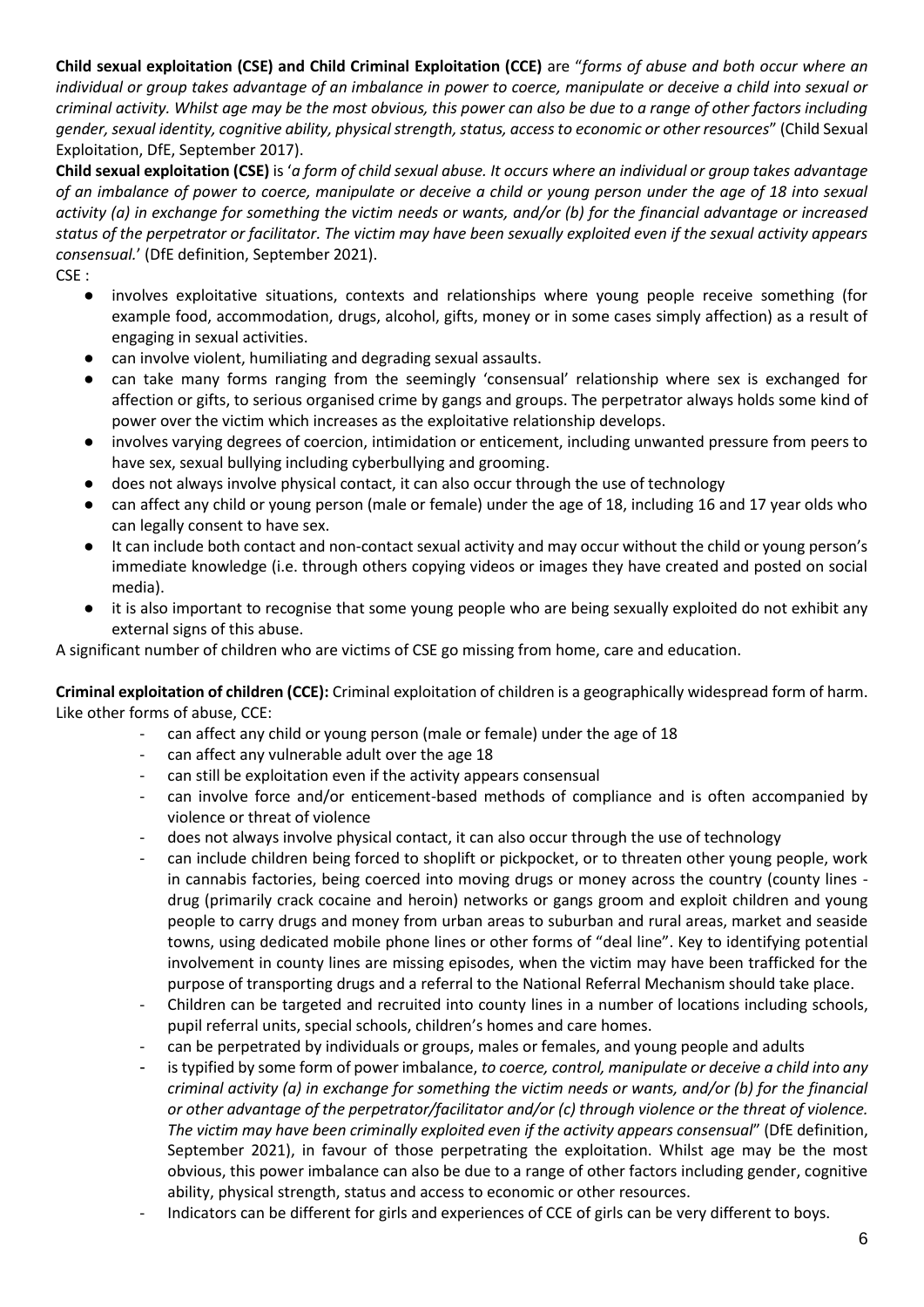**So called "Honour based violence"**(HBV): So called "honour-based" violence encompasses crimes which have been committed to protect or defend the honour of the family and/or the community, including Female Genital Mutilation (FGM - see below), forced marriage, and practices such as breast ironing. Abuse committed in the context of preserving "honour" often involves a wider network of family or community pressure and can involve multiple perpetrators. It is important to be aware of these dynamics and additional risk factors when deciding what form of safeguarding action to take (DfE, KCSIE, 2021). All forms of so called HBV are abuse (regardless of the motivation) and should be handled and escalated as such. If in any doubt, staff should speak to the Designated Safeguarding Leads. Professionals in all agencies, and individuals and groups in relevant communities, need to be alert to the possibility of a child being at risk of HBV, or already having suffered HBV. If staff have a concern regarding a child that might be at risk of HBV, they should activate school's and local safeguarding procedures, ensuring that Designated Safeguarding Leads use Enfield's protocol for multi-agency liaison with police and Children's social care.

**Female Genital Mutilation (FGM):** professionals in all agencies, and individuals and groups in relevant communities, need to be alert to the possibility of a girl being at risk of FGM, or already having suffered FGM. There is a range of potential indicators that a child or young person may be at risk of FGM, which individually may not indicate risk but if there are two or more indicators present this could signal a risk to the child or young person. Victims of FGM are likely to come from a community that is known to practise FGM. Professionals should note that girls at risk of FGM may not yet be aware of the practice or that it may be conducted on them, so sensitivity should always be shown when approaching the subject. FGM comprises all procedures involving partial or total removal of the external female genitalia or other injury to the female genital organs. It is illegal in the UK and a form of child abuse with long-lasting harmful consequences. Where FGM has taken place, since October 2015 there has been a mandatory reporting duty placed on **teachers**.

We will consider a pupil at Waverley at risk of FGM if they have a number of these risk factors:

- They come from a culture where it is common practice.
- They have been withdrawn from PSHE sessions.
- Parents or child states they are taking an extended holiday and they are from a country or region where FGM is culturally a common practice.
- Parents or child states they are taking their daughter to a country or region where FGM is culturally a common practice.
- Mother or siblings have had FGM.
- Pupil confides to a professional about an impending 'special procedure' or special holiday or ceremony that may involve relatives who come from a country or region where FGM is culturally a common practice.
- Mother who has had FGM requesting re-infibulation after de-infibulation.
- A professional hears reference to FGM.

If we identify a pupil is at risk or suspect she has already been subjected to FGM, we will follow our standard safeguarding procedures and inform Social Services and the Police.

#### **Please see Appendices for Home office Mandatory reporting of FGM procedures, Enfield Children Safeguarding Board protocol which we adhere to and the Process Map Waverley school will follow.**

Teachers **must** personally report to the police **(by calling 101)** cases where they discover that an act of FGM appears to have been carried out, and discuss with the school's Designated Safeguarding Lead if they suspect it has been carried out or a child is at risk. **The safeguarding leads will also contact the Enfield Safeguarding Board on 020 8379 5555.**

**Children Who Go Missing From Home or Care** are particularly vulnerable and may be at significant risk at times. The immediate risks associated with going missing include:

- No means of support or legitimate income leading to high risk activities
- Involvement in criminal activities
- Victim of Abuse
- Victim of crime, for example through sexual assault and exploitation
- Alcohol/substance misuse
- Deterioration of physical and mental health
- Missing out on schooling and education
- Increased vulnerability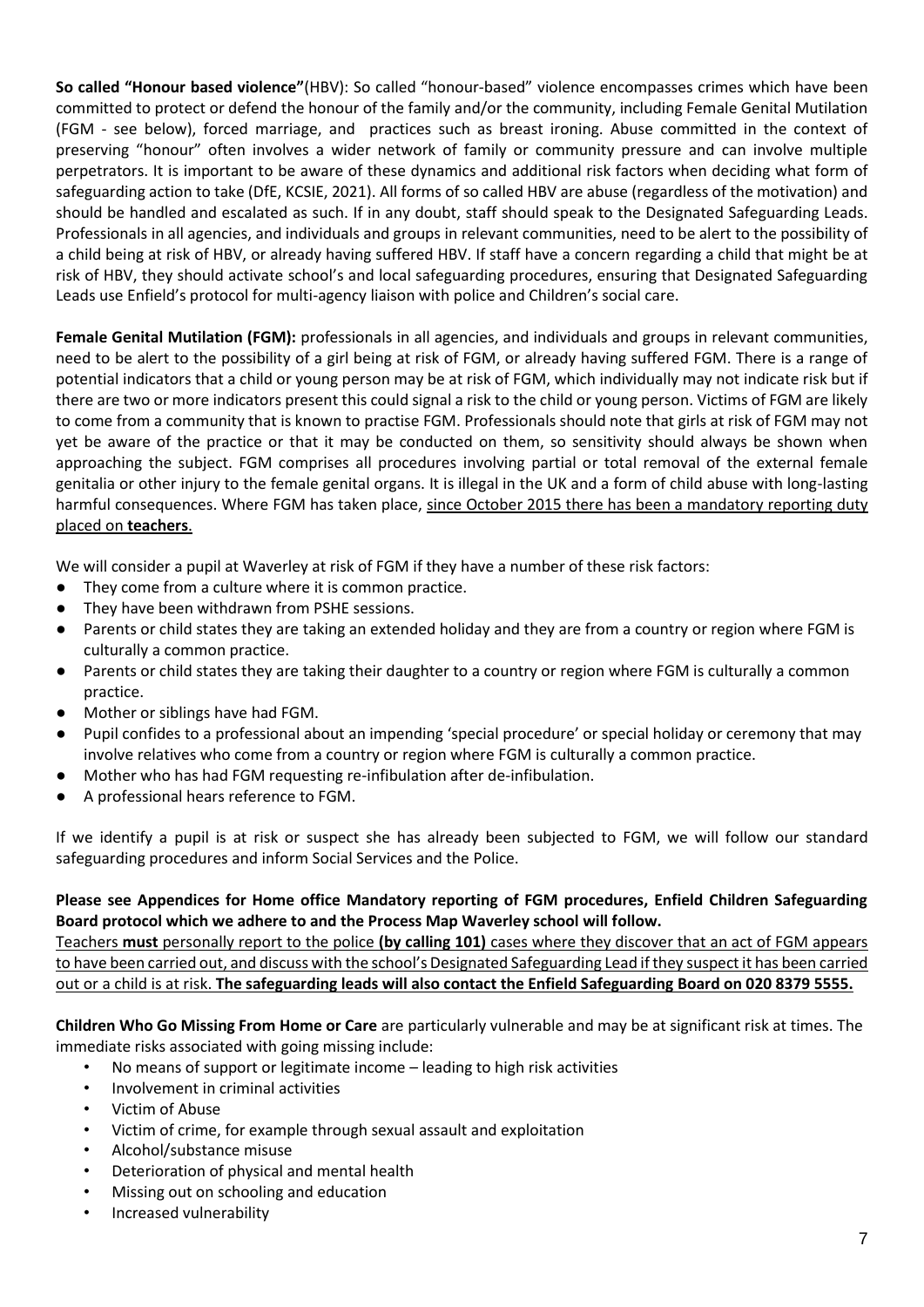Longer-term risks include:

- Long-term drug dependency / alcohol dependency
- **Crime**
- Homelessness
- Disengagement from education
- Child sexual exploitation
- Poor physical and/or mental health.

**Children missing from education:** All children, regardless of their circumstances, are entitled to full-time education which is suitable to their age, ability, aptitude and any other special educational needs they may have. A child going missing from education is a potential indicator of neglect. School staff should follow the school's procedures for unauthorised absence and for dealing with children that go missing from education, particularly on repeat occasions, to help identify the risk of abuse and neglect, including sexual exploitation, and to help prevent the risk of their going missing in future.

Waverley school will inform the Local Authority of any pupil who fails to attend school regularly, or has been absent without the school's permission for a continuous period of 10 school days or more.

We aim to hold more than one emergency number for all our pupils (parents and carers are asked to provide three emergency contacts). This is good practice to give the school additional options to make contact with a responsible adult when a child missing education is also identified as a welfare and / or safeguarding concern.

**Peer on Peer Abuse**: All staff should be aware that safeguarding issues can manifest themselves via peer on peer abuse. This is most likely to include, but may not be limited to:

- Bullying (including cyber-bullying)
- Physical abuse such as hitting, kicking, shaking, biting, hair pulling, or otherwise causing physical harm
- Sexual violence and sexual harassment
- consensual and non-consensual sharing of nude and semi-nude images and/or videos (also known as sexting or youth produced sexual imagery)
- initiation/hazing type violence and rituals

**Upskirting:** All staff should be aware that 'upskirting' is now a criminal offence. Upskirting is defined as "taking a picture under a person's clothing (not necessarily a skirt) without them knowing, with the intention of viewing their genitals or buttocks (with or without underwear) to obtain sexual gratification, or cause the victim humiliation, distress or alarm. Anyone of any gender can be a victim" (DfE, KCSIE annex A, 2021)

**Serious crime:** All staff should be aware of indicators which may signal that children are at risk from, or are involved with serious crime. These may include increased absence from school, a change in friendships or relationships with older individuals or groups, a significant decline in performance, signs of self-harm or a significant change in wellbeing, or signs of assaults or unexplained injuries. Unexplained gifts or new possessions could also indicate that children have been approached by, or are involved with individuals associated with criminal networks or gangs and may be at risk of criminal exploitation (DfE, KCSIE paragraph 51, 2021). All staff should be aware of the associated risks and risk factors which increase the likelihood of involvement in serious crime and should understand the measures in place to measure these. Advice for schools and colleges are provided in the Home Office's Preventing youth violence and gang involvement and its criminal exploitation of children and young adults:county lines guidance (DfE, KCSIE part 1 and Annex b, 2021).

#### **Signs and Indicators of abuse**

- Child Abuse can present in many different ways. In simple terms there may be physical evidence such as unexplained marks or bruises, or in their presentation or appearance such as weight loss. Children may present with clothes which are ill-fitting and / or dirty, or have consistently poor hygiene. They may display a sudden lack of concentration and learning, or they may appear tired or hungry. They may flinch at sudden movements or shy away from being touched. They may be concerned about younger siblings without being able to explain why.
- There may be behavioural evidence such as reluctance to change for P.E, becoming aggressive or withdrawn, falling out with friends. Children may become challenging, disruptive, withdrawn or clingy.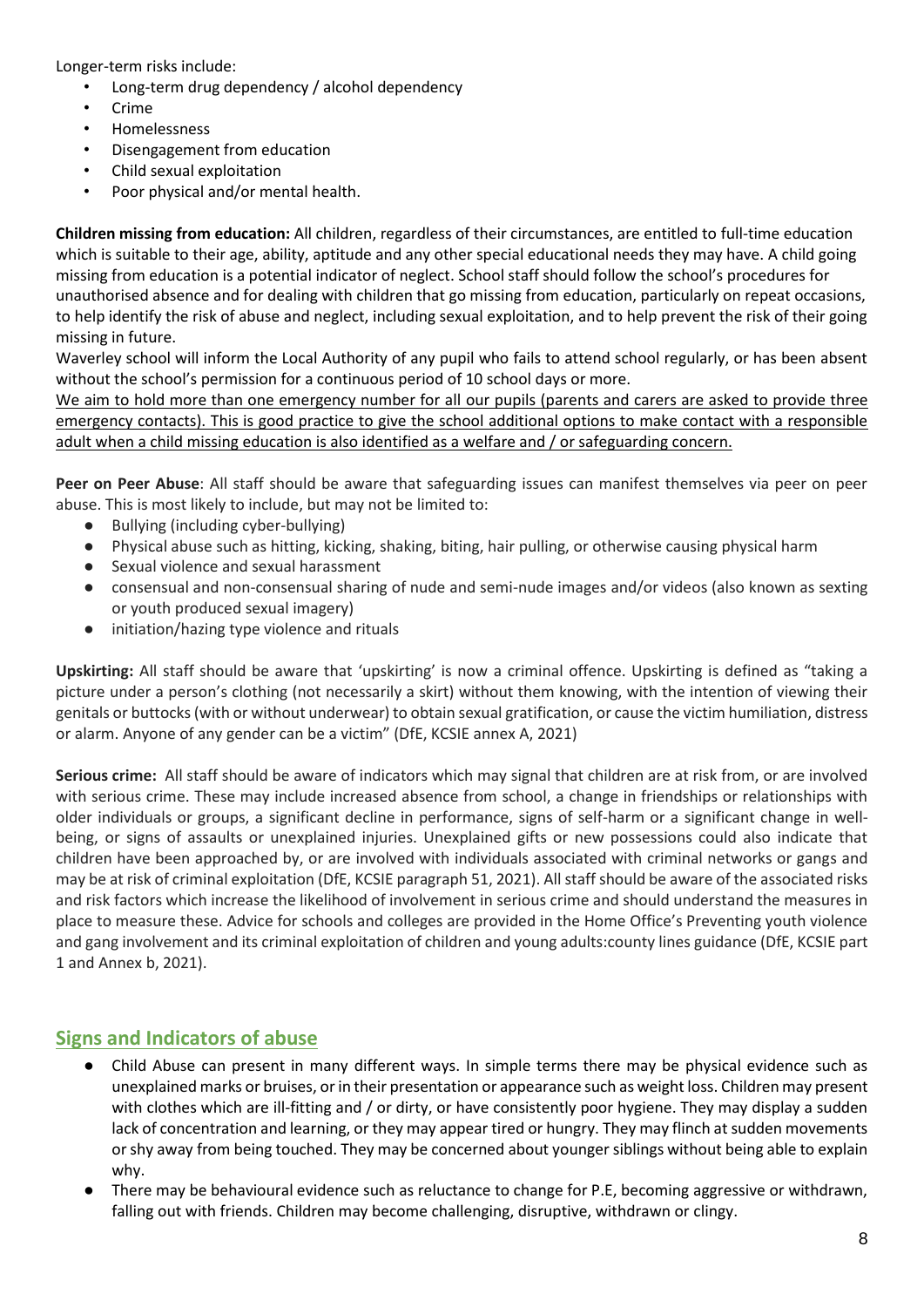- They may display knowledge or interest in sexual acts inappropriate to their age, or use sexual language. They may ask others to behave sexually or play sexual games. They may have sexual health problems, including soreness in the genital and anal areas, sexually transmitted infection or underage pregnancy.
- A child may disclose abuse, they may do this directly by telling you what happened or indirectly by telling friends or by asking for advice about a situation, say involving another person.
- Children may make strong efforts to avoid specific family members or friends, without an obvious reason. They may talk about being left home alone, with inappropriate carers or strangers.
- In school you may particularly notice changes in presentation, behaviour, friendships, application to study etc. Staff may also notice concerns and behaviour changes with adults within the setting, including staff and parents/carers.
- Children may regularly miss school or education, or be reluctant to go home after school. They may have poor school attendance or punctuality, or be consistently late being picked up.
- Parents may be dismissive and non responsive to staff concerns.
- Parents may collect their children under the influence of substances such as alcohol or drugs.
- CSE: Children who are being sexually exploited may appear with unexplained gifts or new possessions, associate with other young people involved in exploitation, have older boyfriends or girlfriends, or suffer from changes in emotional well-being. They may suffer from STIs, misuse drugs or alcohol, go missing for periods of time or regularly come home late. They may also regularly miss school or education, or not take part in education.
- Serious crime and county lines: children who are at risk from, or are involved with serious violent crimes may display increased absence from school, a change in friendships or relationships with older individuals or groups, a significant decline in performance, signs of self-harm or a significant change in well-being, or signs of assaults or unexplained injuries. Unexplained gifts or new possessions could also indicate that children have been approached by, or are involved with individuals associated with criminal networks or gangs

#### **Waverley School is committed to safeguarding and aims to create a culture of vigilance, where staff are curious and vigilant, and report anything which may worry them to the Designated Safeguarding Staff.**

# **Signs and indicators of abuse or neglect are regularly shared with all staff during induction, ongoing training sessions, and through our** *Child Protection and Safeguarding Handout***, which is updated and shared at least once a year with all new and existing staff.**

# **KEY PRINCIPLES:**

- We believe that all children and young people have a right to be protected from harm and /or abuse.
- We recognise that abuse occurs in all cultures, religions and social classes and that staff need to be sensitive to the many differing factors which need to be taken into account depending on the child's cultural and social background when dealing with CP issues. However we also recognise that the needs of the child are paramount and any concerns will be referred on appropriately whatever the family background of the child concerned.
- We recognise that because of the day to day contact with children school staff are extremely well placed to observe outward signs of abuse.
- We recognise that a child who is abused or witnesses abuse or violence may find it difficult to develop and maintain a sense of self-worth, they may feel helpless and humiliated and may feel self blame.
- We recognise that the school may provide the only stability in the lives of children who have been abused or are at risk of harm.
- We accept that research shows that the behaviour of a child in these circumstances may range from that which is perceived as normal to that which is overtly aggressive, disturbed or withdrawn.
- We know that it is important that children feel secure, are encouraged to talk and are sensitively listened to, and that children know that there are adults in school whom they can approach if they are worried or unhappy.
- We acknowledge that (although all designated / key staff have the skills and experience to respond to a variety of situations and issues) there may be occasions where it will be appropriate to consider whether specific or additional arrangements need to be put in place where an issue is particularly sensitive due to gender issues or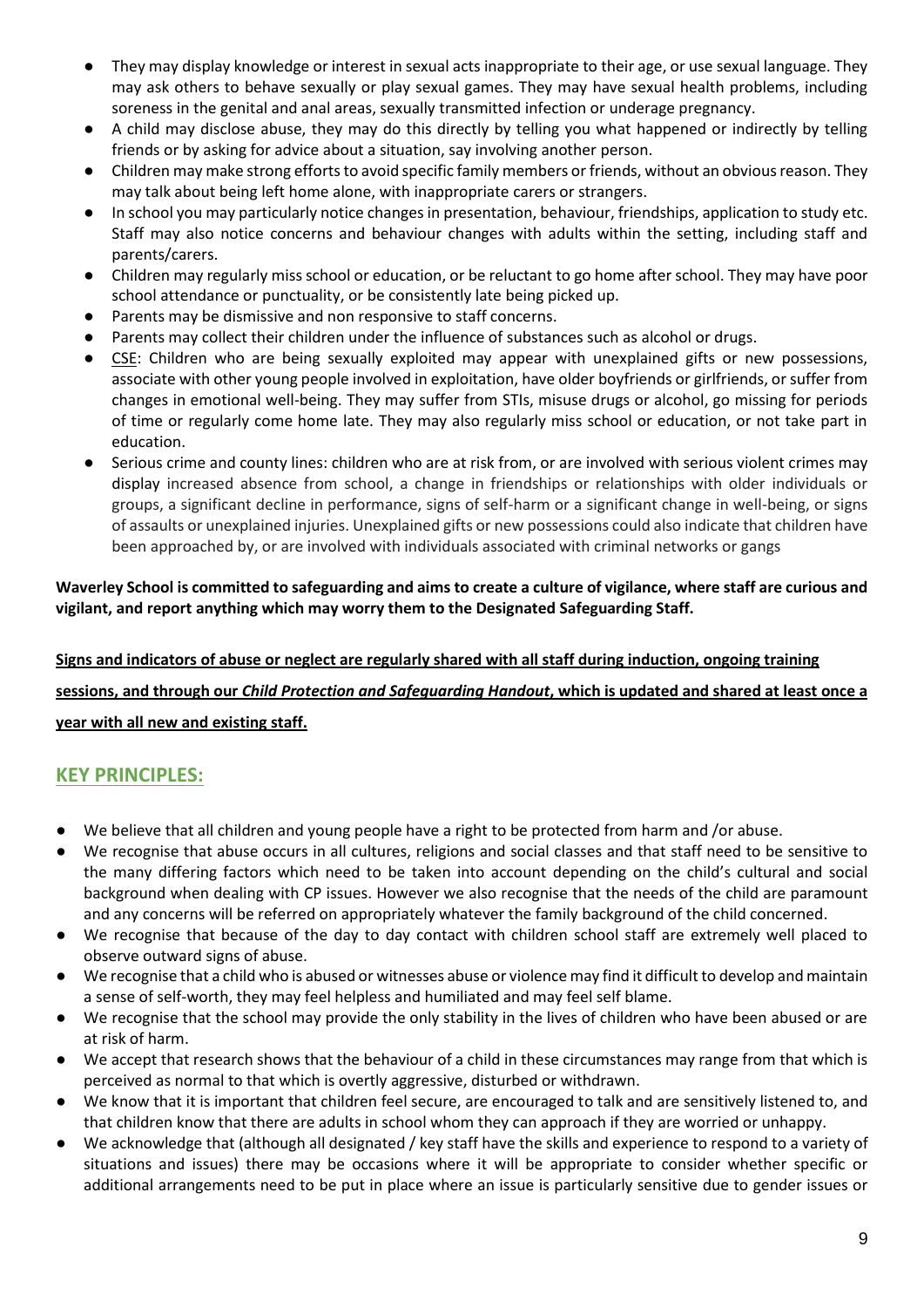cultural or faith issues. This ensures that in cases of sexual abuse in particular, a pupil can be spoken to by a same sex member of staff (who has received enhanced training) if this is felt to be appropriate.

- We adhere to the principles of working in partnership with those who hold parental responsibility for each child.
- The prime concern at all times must be the welfare and safety of the child. Where there is a conflict between the needs of the child and the parent/carer, the interests of the child must be paramount.
- We will ensure that where appropriate, children will be taught about safeguarding, including online, through teaching and learning opportunities, as part of providing a broad and balanced curriculum. This may include covering relevant issues through PSHE (such as staying safe, appropriate touch, learning to say "no", etc) and through RSE (Relationships and Sex education). Whilst it is essential to ensure that appropriate filters and online monitoring systems are in place, we will be careful that "over blocking" does not lead to unreasonable restrictions as to what children can be taught with regards to online teaching and safeguarding.

#### **PROCEDURES AND ROLE OF THE DSL:**

#### **Our school procedures for safeguarding children will comply with the Safeguarding Enfield Partnership. The partnership has adopted and follows the London Child Protection Procedures (5th edition).**

#### **The Headteacher has a duty to:**

- Safeguard pupils' wellbeing and maintain public trust in the teaching profession.
- Ensure that the policies and procedures adopted by the governing board, particularly concerning referrals of cases of suspected abuse and neglect, are followed by staff members.
- Provide staff, upon induction, with the Child Protection and Safeguarding Policy, Staff Code of Conduct, part one of the 'Keeping children safe in education' (KCSIE) guidance, Behaviour Policy, the Children Missing from Education Policy, online safety training, and the identity of the DSL and any deputies.
- Ensure designated members of staff have access to relevant training inorder for them to respond to concerns they may have
- Ensure staff engage in safeguard training
- Ensure staff have access to safeguard the record keeping platform used to store individuals information securely
- Ensure staff employed are staff to work with children
- Ensure staff undertaking interviews of potential staff have attended safe recruitment training

#### We will ensure that:

- We have designated members of staff who undertake regular training every two years. The Headteacher is the designated safeguarding lead (DSL), the Deputy head is the designated safeguarding deputy (as well as the LAC safeguarding lead), the Assistant Head is a designated safeguarding Officer, as are our Care Coordinator and our Heads of Department, and as such, will always be available during term time for staff in school to discuss any safeguarding concerns. In addition to their formal training, their knowledge and skills are updated at regular intervals (at least annually to keep up with any development relevant to their role).
- The role of the DSL carries a significant level of responsibility, and designated staff are given time, funding, training, resources and support they need to carry out the role effectively.
- DSLs help promote educational outcomes by sharing the information about the welfare, safeguarding and child protection issues that children, including children with a social worker, are experiencing, or have experienced, with teachers, school staff and other school leaders.
- Every member of staff, supply staff, volunteer and governor knows the name of the designated safeguarding lead (DSL) and all other designated safeguarding staff, and their role and what the back up arrangements are if the DSL is unavailable.
- All staff members know that they maintain an attitude of 'it could happen here' where safeguarding is concerned. They will be confident of the processing conditions under relevant data protection legislation, including information which is sensitive and personal, and information that should be treated as special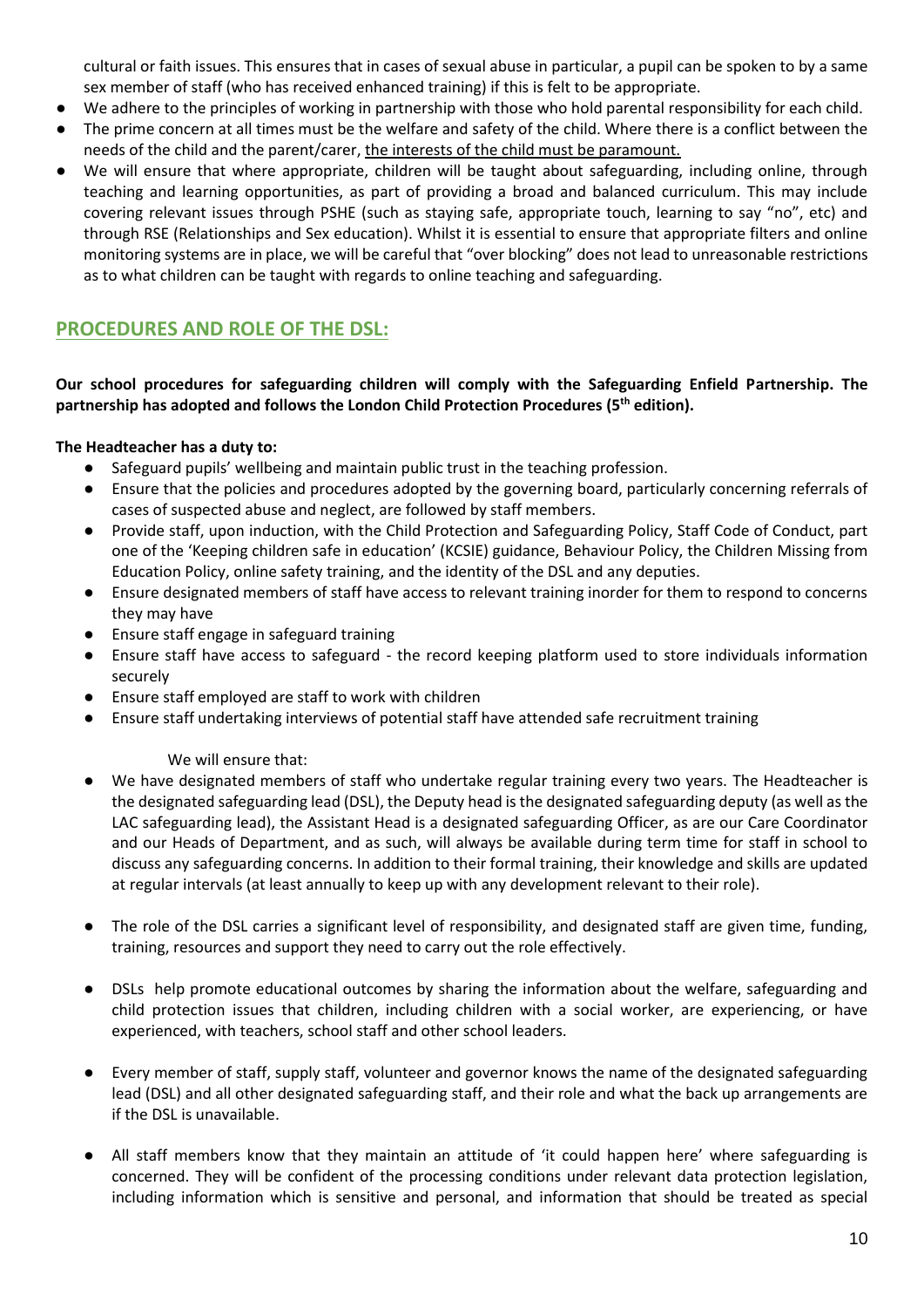- All members of staff know how to log a concern on our Safeguard platform.
- All parents/carers are made aware of the responsibilities of staff members with regard to child protection procedures.
- All staff will have read Part 1 of the Government Guidance *Keeping Children Safe in Education* (September 2021). This guidance contains references to specific safeguarding issues and provides links to further information as well as providing further information on child sexual exploitation, female genital mutilation and preventing radicalisation.
- All staff will have read the school safeguarding and child protection policy as well as the staff code of conduct and these issues are included in the induction for each new staff member.
- Our procedures will be regularly reviewed and updated.
- All new members of staff will be given a copy of our child protection procedures and of the Government Guidance *Keeping Children Safe in Education* September 2021, part 1 as part of their induction into the school.
- If staff have any concerns about a child, they will discuss with the DSL who will help staff decide what to do next. Options include:
	- Managing any support for the child internally via the school's own pastoral support processes;
	- An early help assessment;
	- A referral for statutory services, in the event the child is in need or suffering or likely to suffer harm.
- When considering referrals to support agencies the school will act in accordance with ESCB Thresholds for Intervention guidance, which is consistent with the London-wide Continuum of Need thresholds.
- All staff are aware that they should always raise any concerns about colleagues or other adults with the Headteacher, or the Chair of Governors if the concern relates to the Headteacher.
- The DSL or Deputy should always be available to discuss safeguarding concerns. If in exceptional circumstances the DSL or Deputy is not available, this should not delay appropriate action being taken. Staff should speak to a member of SLT (Assistant Head) or their Head of Department and / or take advice from the JSDC (Cheviots - 020 8363 4047) or ILDS (Adult social care - 020 8379 2354)
- All staff are aware of the process for making referrals to children's social care and for statutory assessments under current legislation.
- All staff know how to respond to a child who discloses abuse.
- We will ensure the immediate safety of any child felt to be at serious risk by taking appropriate action and by involving other relevant agencies as necessary. All staff know that if a child is in immediate danger or is at risk or harm, a referral should be made to children's social care (JSDS - Cheviots) / the Enfield Integrated Learning Disabilities (ILDS) service for over 18s, and/or the police immediately. **Anyone can make a referral.**
- We will develop effective links with relevant agencies and co-operate as required with their enquiries regarding child protection matters, including attendance at CP case conferences and providing reports as a matter of course. We will contribute to multi – agency assessments of children's needs where appropriate and work in a fully integrated way with other relevant services as appropriate.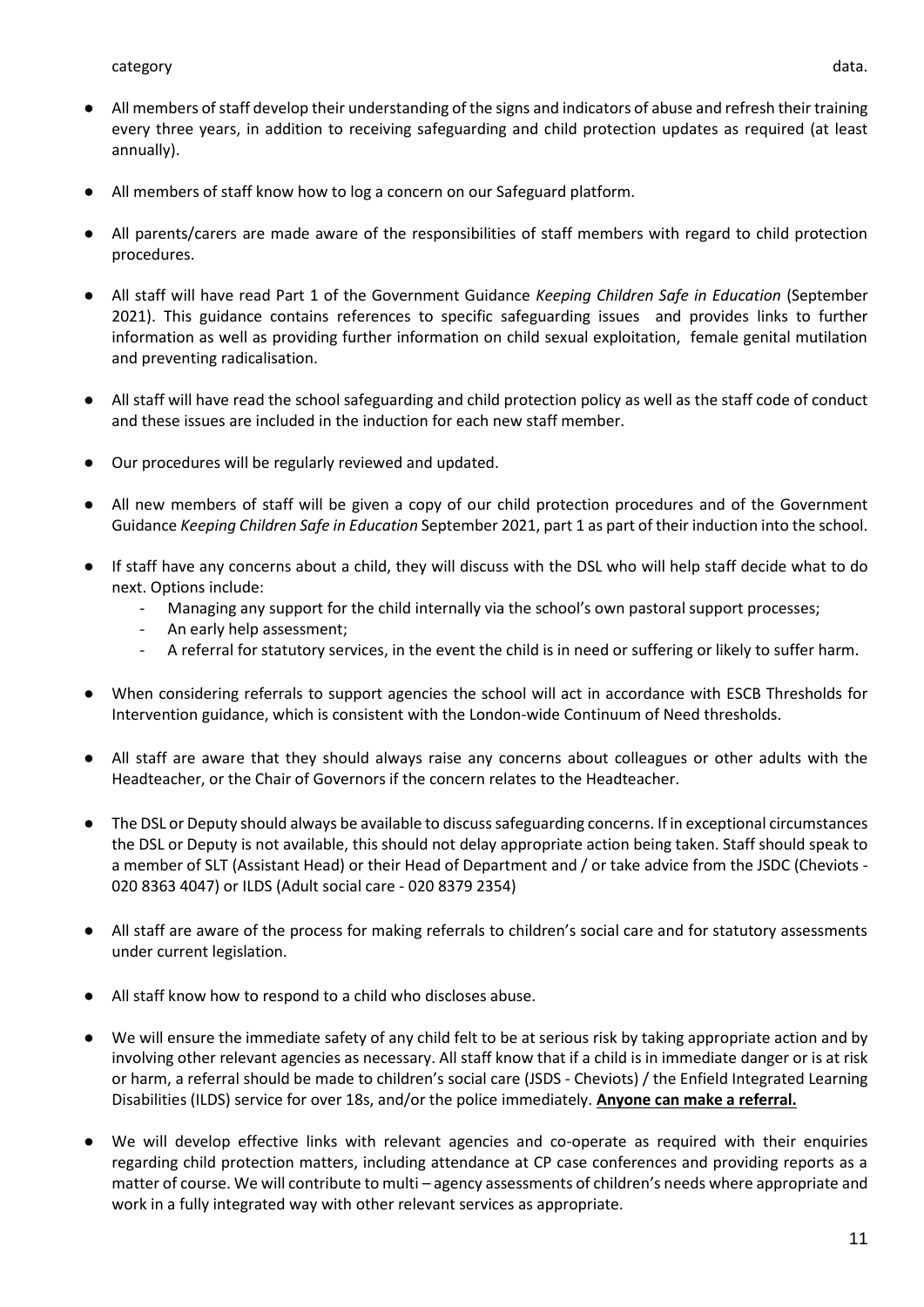- If a child's situation does not appear to be improving, the school will take responsibility for finding out what is happening and keep pressing for action to be taken.
- Written records are kept of all concerns, whether or not there is a need to refer the matter immediately, and these records are kept securely, in our secure online Safeguard platform, which are only accessible to the DSL.
- The child's social worker is notified of any pupil subject to a Child Protection Plan or Child in Need Plan who is absent from school without explanation for more than 2 days.
- Any new concern or relevant information about a child subject to a Child Protection Plan will be passed to the child's allocated social worker without delay.
- If a child subject to a Child Protection or Child in need Plan leaves the school, records will be transferred to the new school without delay and the child's social worker informed of the change.

#### **INTER-AGENCY WORKING:**

- The school contributes to inter-agency working as part of its statutory duty.
- The school is aware of the child death review partner arrangements, which came into place in September 2020. The three safeguarding partners comprise of the local authority, a clinical commissioning group and the chief officer for police equally sharing responsibilities for working together to safeguard and promote the welfare of local children.
- The school will work with Safeguarding Enfield Partnership, the JSDC (Joint Service for Disabled Children), the police, health services and other services to protect the welfare of its pupils, through the early help process and by contributing to inter-agency plans to provide additional support.
- The Enfield's Children's Portal allows schools and partners to access a web-based single point of access which will allow to:
	- $\triangleright$  make a referral for child protection or family support
	- $\triangleright$  view all the school's referrals in one place
	- $\triangleright$  access information, advice and guidance
	- $\triangleright$  submit a foster carer enquiry
	- ➢make safeguarding referrals to the LADO and the JSDC
- Where a need for early help is identified, the school will allow access for safeguarding partnerships from the host LA and, where appropriate, a placing LA, for that LA to conduct (or consider whether to conduct) a section 17 or 47 assessment.
- The school recognises the importance of proactive information sharing between professionals and local agencies in order to effectively meet pupils' needs and identify any need for early help.
- The LA (JSDC or Children's social care at Charles Babbage) share with school when a child has been allocated a social worker, and the DSLs hold and use this information so that decisions can be made in the best interests of the child's safety, welfare and educational outcomes.
- Where children need a social worker, this informs decisions about safeguarding (for example responding to unauthorised absence or missing education where there are known safeguarding risks) and about promoting welfare (i.e. considering the provision of additional pastoral/academic support alongside action by statutory services).
- Staff members are aware that whilst the GDPR and the Data Protection Act 2018 place a duty on schools to process personal information fairly and lawfully, they also allow for information to be stored and shared for safeguarding purposes – data protection regulations do not act as a barrier to sharing information where failure to do so would result in the pupil being placed at risk of harm.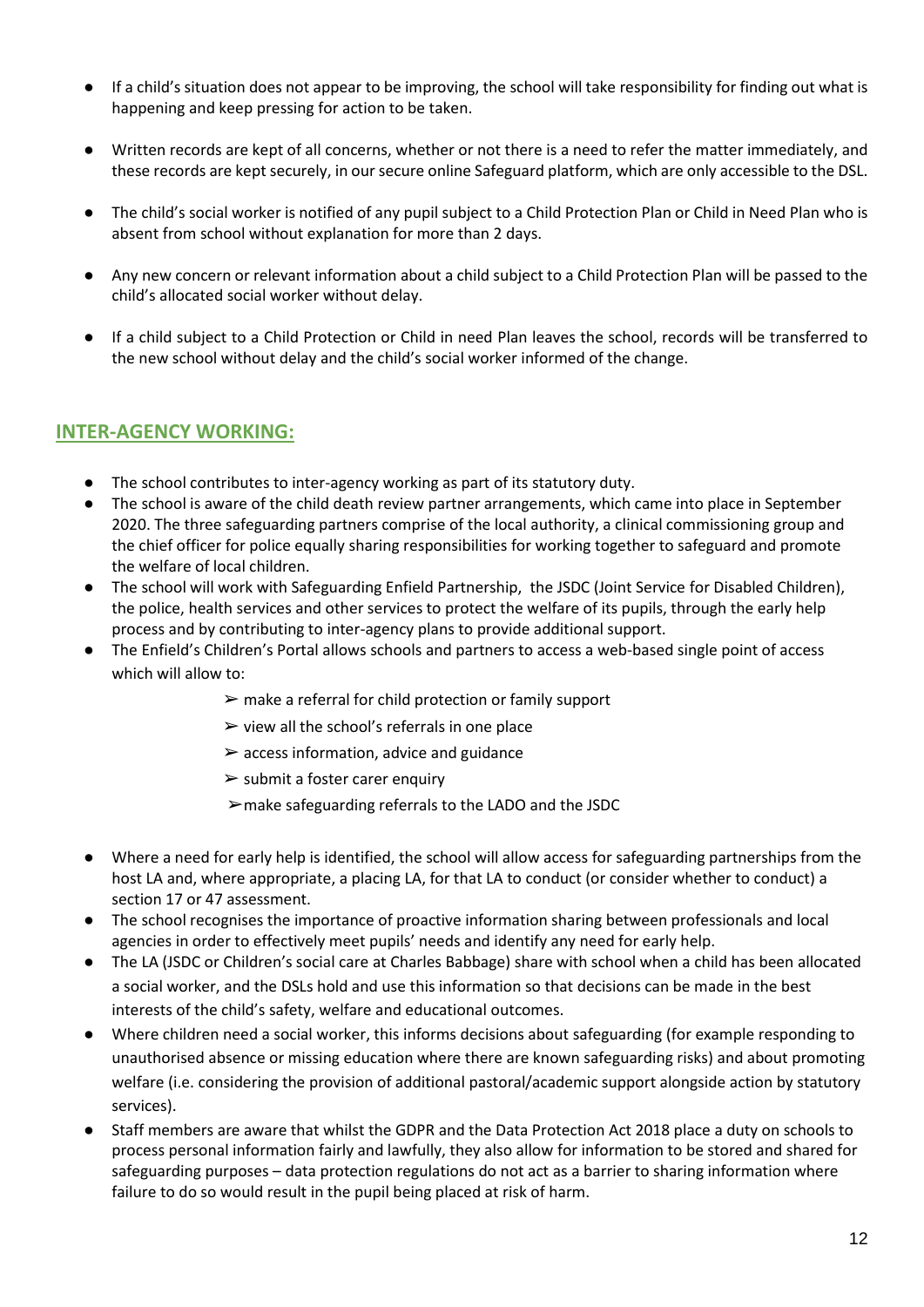- Staff members will ensure that fear of sharing information does not stand in the way of their responsibility to promote the welfare and safety of pupils.
- If staff members are in doubt about sharing information, they will speak to the DSL or deputy DSL.
- The school also recognises the particular importance of inter-agency working in identifying and preventing child sexual exploitation (CSE).

# **PREVENTION AND EARLY HELP:**

We recognise that the school plays a significant part in the prevention of harm to our pupils by providing pupils with good lines of communication with trusted adults, supportive friends and an ethos of protection.

- The school community will therefore:
- Ensure and maintain an ethos where children feel secure and are encouraged to talk and are always listened to.
- Ensure that all children know there are adults in the school whom they can approach if they are worried or in difficulty.
- Ensure that all allegations made by children are taken seriously, children are kept safe and are never made to feel they are creating a problem for reporting abuse, sexual violence or harrassment (DfE, 2021).
- Include in the curriculum opportunities for PSHE which equip children with the skills they need to stay safe from harm and to know to whom they should turn for help.
- Cover relevant issues through the school's Relationships, Sex and Health Education, which becomes complusory in September 2020 and will be phased in appropriately via Waverley school's PSHE Schemes of work.
- Ensure all staff training is up to date so that all staff know what to look for as it is vital to the early identification of abuse and neglect. If staff are unsure, they should always speak to the DSL or deputy.
- We recognise that when a child or family may be experiencing difficulties, support is most effective if it is provided at as early a stage as possible.
- All staff are made aware, through our safeguarding and child protection training, of the early help process, and they understand their role in it. This includes identifying emerging problems or concerns, liaising with the DSL, sharing information with other professionals to support early identification and assessment.
- Any concerns will be identified by staff, discussed with relevant colleagues and parents and support put in place. Effective monitoring systems will be used to assess the effectiveness of interventions and outcomes.
- If appropriate support is not available within the school's own resources, an Early Help Form will be completed to identify the child's needs and enable additional support to be sought from other agencies via the Enfield's Children's portal (Family Support section).
- A Team Around the Child will be established where appropriate and a Lead Professional identified.
- Staff may be required to support other agencies and professionals in an early help assessment, in some cases acting as the lead professional. Any such case should be kept under constant review and consideration given to a referral to children's social care for assessment for statutory services if the child's situation does not appear to be improving or is getting worse.
- **Any** child may benefit from early help, but staff should be particularly alert to the potential need for early help for a child who:

Is disabled and has specific additional needs Has special educational needs Is a young carer Is showing signs of being drawn into antisocial or criminal behaviour, including gang involvement and association with organised crime groups Is frequently missing/goes missing from care or from home Is misusing drugs or alcohol Is at risk of modern slavery, trafficking or exploitation Is in a family circumstance presenting challenges for the child, such as substance abuse, adult mental health problems or domestic violence Has returned home to their family from care Is showing early signs of abuse and / or neglect Is at risk of being radicalised or exploited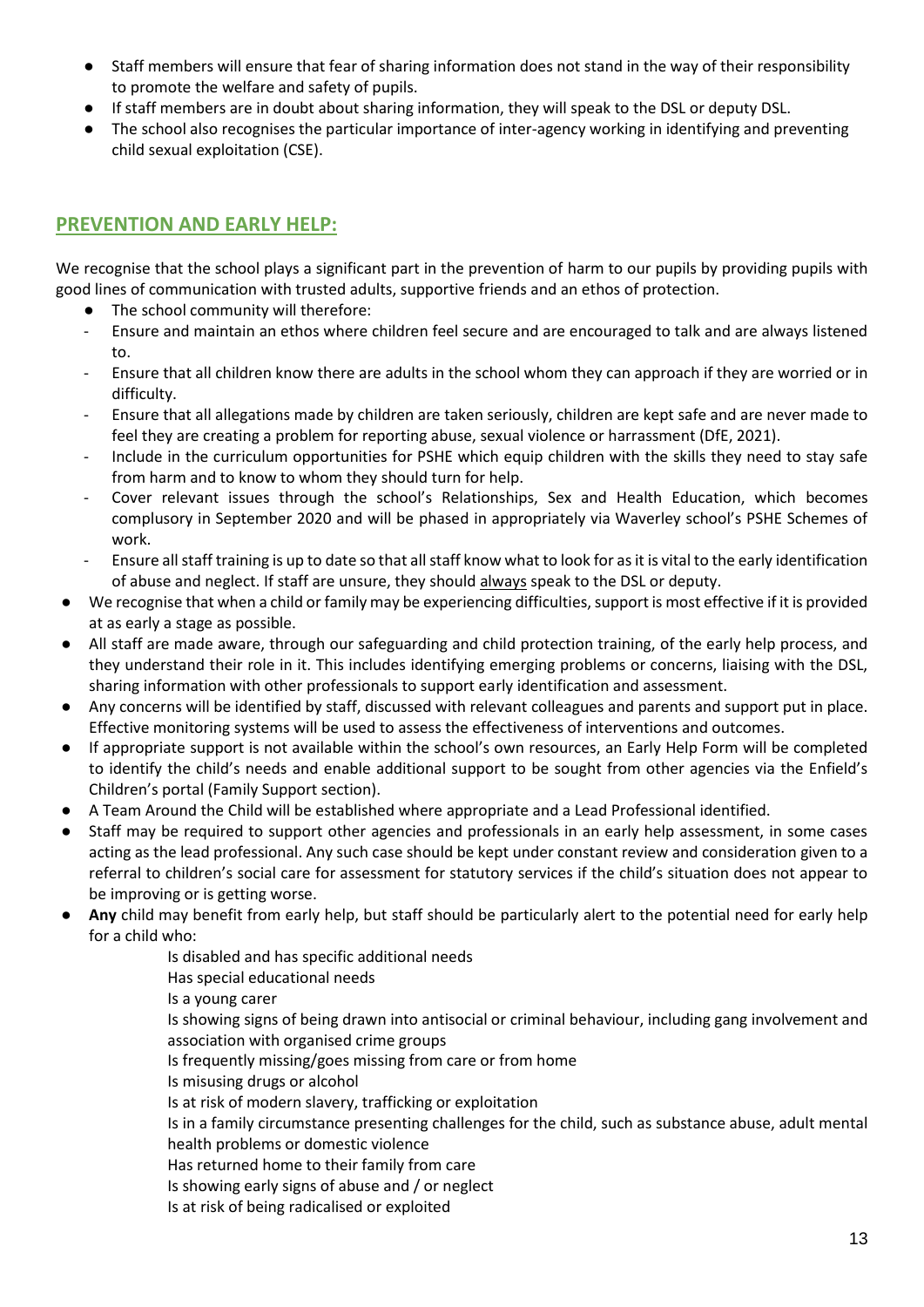#### **ADDITIONAL VULNERABILITIES:**

Pupils attending Waverley have a disability, which increase their vulnerability to physical, emotional, sexual abuse or neglect. The safeguarding risks may present from within the family and increasing awareness demonstrates that disabled children are also at risk outside the family from grooming and child sexual exploitation, and grooming for child criminal exploitation and trafficking. The following factors raise the level of risks:

- Dependency, such as a lack of access to keep safe strategies available to others and a need for practical assistance in daily living, including intimate care from a number of carers from different organisations, which may lead our pupils to confuse "good" and "bad" touching. An increased number of adults involved in a caring role and the nature of care needs both increase the risk of exposure to abusive behaviour and makes it more difficult to set and maintain physical boundaries. There is the possibility that disabled children are being "schooled" into accepting others having access to their bodies.
- Isolation, due to inadequate and poorly coordinated support services. Parents may find it hard to challenge professionals/carers who are providing a service for their child for fear of losing the service. Additionally, disabled children are more likely to spend time away from their families than their non-disabled peers.
- Communication barriers parents and carers lacking the ability to communicate effectively with their child, difficulties for professionals in eliciting information, wishes and feelings from a child with a disability may hinder disclosure.
- Factors associated with their impairment behaviour and / or physical symptoms may be seen as related to disability rather than abuse. A lack of training may lead to failure to recognise indicators of potential abuse.
- Attitudes and assumptions professionals may be reluctant to believe anyone can harm a child with a disability.
- Reluctance to challenge carers professionals may feel overwhelmed by the child's needs. Professionals may empathise with parents felt to be under considerable stress and may therefore find it difficult to challenge families. Parents/carers' own needs and ways of coping may conflict with the needs of their child.
- Limited or impaired understanding of, or inability to access due to their disability, the school's Personal safety Programmes and PSHE/Relationships and sex education programmes - this can lead to children being less aware of abusive behaviour and less able to communicate their feelings.
- Higher levels of bullying
- Lack of family support services disabled children may be more vulnerable to abuse due to sustained pressure on families, unmet needs, isolation and stress. Parents and carers' own needs and ways of coping may conflict with the needs of the child.

For these reasons, staff at Waverley are highly trained and follow protocols when reporting any concerns, no matter how small. All children should be given the tools to communicate, and developing communication skills is central to Waverley ethos and curriculum, as is empowering parents to learn the relevant strategies to communicate with their children.

In line with recommendations for KCSIE 2021, Waverley school endeavours to teach safeguarding as appropriate, as part of a broad and balanced curriculum, covered through Relationships Education and Relationships and Sex Education.

# **LOOKED AFTER CHILDREN AND CARE LEAVERS:**

- The school will ensure there is a Designated teacher (DSL for LAC) whose role is to promote the educational achievement of children who are looked after, and that the identified person has received appropriate training as defined in the Children and Young Persons Act 2008. The Designated safeguarding Lead for Looked After Children will liaise with the Local Authority in charge (via the virtual school head) to ensure the Pupil Premium and additional funding is best used to support the progress of looked after children in the school and meet the needs identified in the child's PEP (Personal Educational Plan).
- We will ensure that appropriate staff have the information they need in relation to a child's looked after legal status (whether they are looked after under voluntary arrangements with consent of parents or on an interim or full care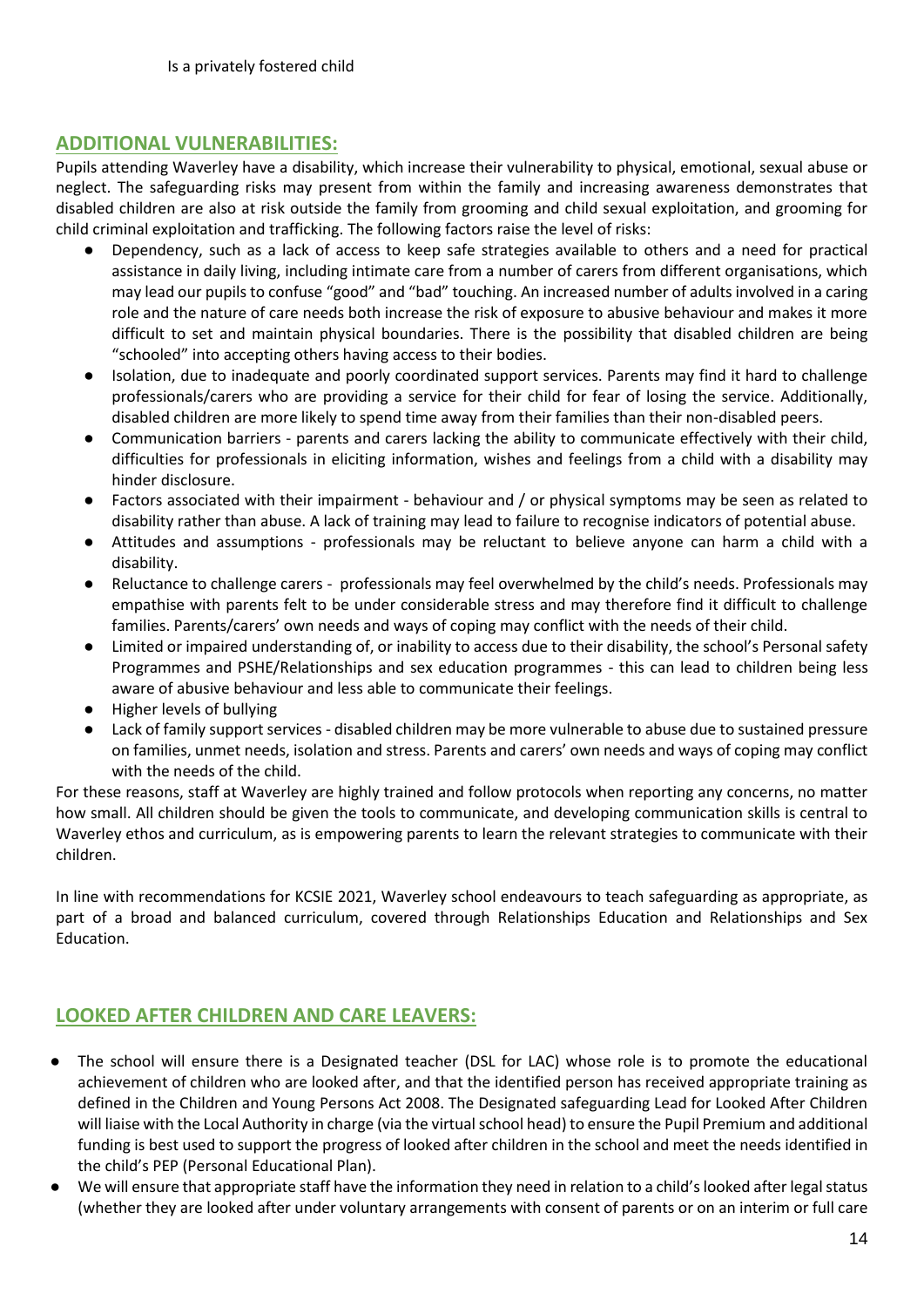order) and contact arrangements with birth parents or those with parental responsibility. They will also have information about the child's care arrangements and the levels of authority delegated to the carer by the authority looking after him/her, as well as the details of the child's social worker and the virtual school head in the LA looking after the child.

- School staff will remain aware that a previously Looked After Child remains vulnerable and all staff will have the skills, knowledge and understanding to keep previously looked After Children safe.
- When dealing with Looked After Children and previously Looked After Children, it is important that all agencies work together and prompt action is taken on concerns to safeguard those children, who are a particularly vulnerable group.
- On commencement of sections 4 and 6 of the Children and Social Work Act 2017, Designated teachers have responsibility for promoting the educational achievement of children who have left care through adoption, special guardianship or child arrangement orders, or who were adopted from state care outside England and Wales.
- The DSL for LAC will work with the Virtual School Head to promote the education achievement of previously Looked After Children.
- The DSL for LAC will liaise with the Local Authority personal advisor for care leavers.
- If the school becomes aware that Private fostering arrangements (for any child under 18) have been made for a pupil, the Local Authority will be notified to allow the LA to check that the arrangement is suitable and safe for the child.

# **HOMELESSNESS:**

- The DSL and deputy will be aware of the contact details and referral routes into the Local Housing Authority so that concerns over homelessness can be raised as early as possible.
- Indicators that a family may be at risk of homelessness include the following:
- Household debt
- Rent arrears
- Domestic abuse
- Anti-social behaviour
- Any mention of a family moving home because "they have to"
- Referrals to the Local Housing Authority do not replace referrals to social care where a child is being harmed or at risk of harm.
- For 16- and 17-year-olds, homelessness may not be family-based and referrals to social care will be made as necessary where concerns are raised.

#### **PUPILS WITH FAMILY MEMBERS IN PRISON:**

- Pupils with a family member in prison will be offered pastoral support as necessary.
- The family will receive a copy of '[Are you a young person with a family member in prison](https://www.nicco.org.uk/directory-of-resources)' from Action for Prisoners' Families where appropriate and allowed the opportunity to discuss questions and concerns.

# **CONTEXTUAL SAFEGUARDING:**

- Safeguarding incidents can occur outside of school and can be associated with outside factors. DSL staff will always consider the context of incidents – this is known as contextual safeguarding.
- All staff should be aware that safeguarding incidents and/or behaviours can be associated with factors outside school and/or can occur between children outside of this environment.
- All staff, but especially the designated safeguarding lead, deputy and designated staff should consider whether children are at risk of abuse or exploitation in situations outside of their families.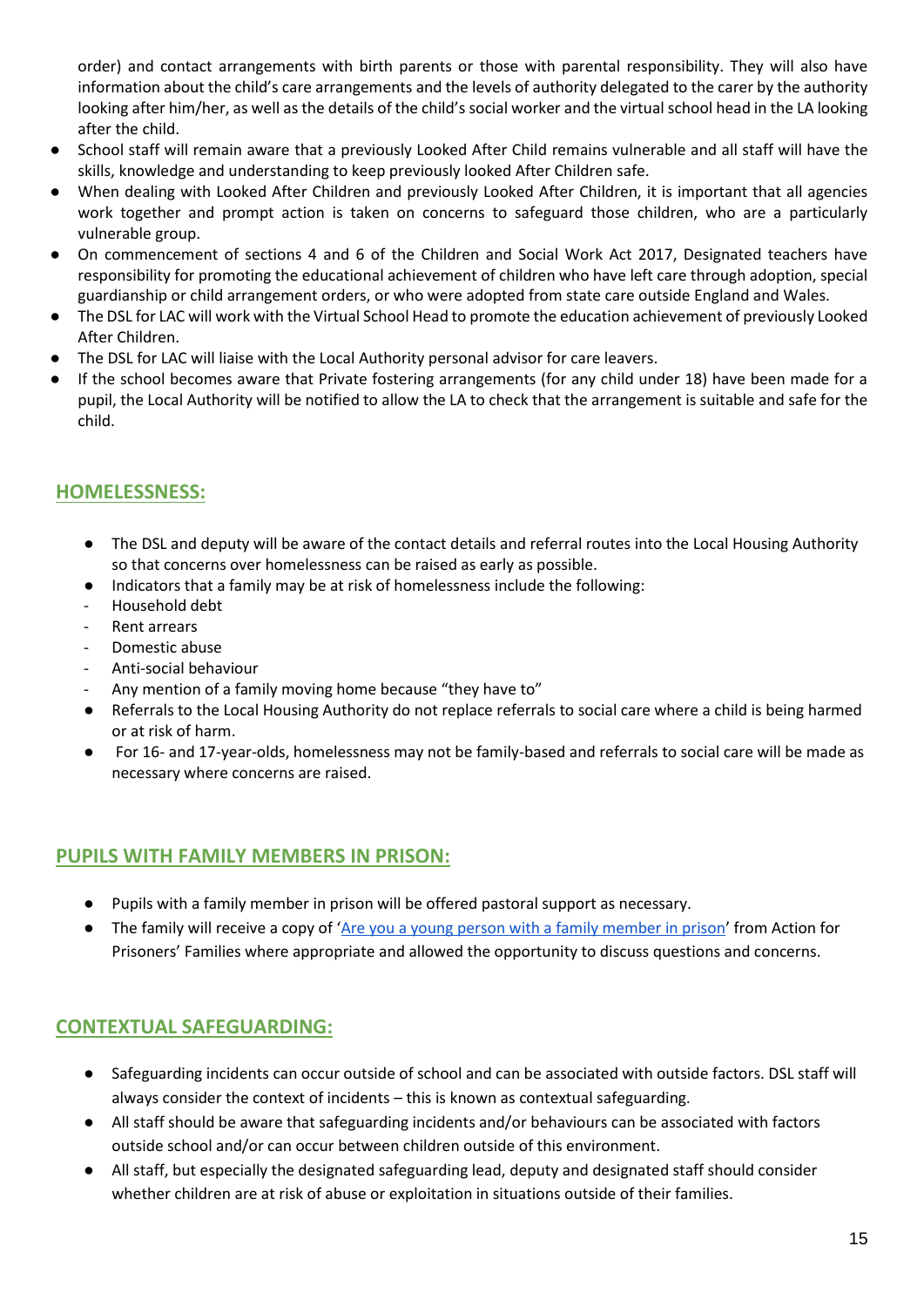- Extra-familial harm takes a variety of different forms and children can be vulnerable to multiple harms including (but not limited to) sexual exploitation, criminal exploitation, and serious youth violence.
- Assessment of pupils' behaviour will consider whether there are wider environmental factors that are a threat to their safety and/or welfare.
- The school will provide as much contextual information as possible when making referrals to social care.

#### **MENTAL HEALTH AND BEHAVIOUR:**

- In order to help our pupils succeed, we recognise that the school plays an important role in supporting them to be resilient and mentally healthy.
- We will ensure that pupils and their families are enabled to participate as fully as possible in decisions and are provided with information and support.
- We recognise that some children are more at risk of developing mental health problems than others. These risks can relate to the child, their family or to community and life events.
- Risk factors are cumulative, and children exposed to multiple risks are more likely to develop behavioural or mental health problems.
- Where severe problems occur we will ensure that appropriate referrals are made (with consent) to specialist services (eg CAMHS or SCAN).

# **CONFIDENTIALITY:**

- We recognise that matters related to Child Protection are of a confidential nature. The designated member of staff and / or headteacher will therefore share detailed information about a pupil with other staff members on a need to know basis only.
- All staff must be aware that they have a professional responsibility to share information with other relevant agencies where necessary to safeguard and promote the welfare of children.
- All staff must be aware that they cannot promise a child that they will keep certain information secret.

#### **CONSENT TO SHARE INFORMATION:**

Waverley School will ensure that all staff follow consent guidance from the General Data Protection Regulation (GDPR) 2018, the Children's Act 2004 and the Crime and Disorder Act 1998. To make a referral, parents/carers must give their explicit consent for information to be shared with other agencies to enable holistic support and access to services. Recorded consent will be gained, with clarity about why and with whom the information will be shared. The services Waverley School refers to will not accept a referral without consent, **unless there are child protection concerns where there is a statutory duty to intervene and seeking consent may put the child at further risk or cause a delay.**

#### **In situations where there are concerns that a child is suffering, or likely to suffer significant harm, information may be shared without consent.**

Waverley's information sharing protocol is based on the Enfield Safeguarding Children Board (ESCB) information sharing protocol, and is designed to support effective communication between professionals. This will ensure better understanding of what information should be shared, with whom and under what circumstances, and the dangers of not doing so. Further information and ESCB full 'Information Sharing Protocol', can be found on the ESCB website.

| Central Government has developed 7 golden rules to information sharing which underpin the Enfield Safeguarding<br>Children Board (ESCB) and Waverley School's information sharing protocol: |                                                                                                                                                                                                                   |  |
|---------------------------------------------------------------------------------------------------------------------------------------------------------------------------------------------|-------------------------------------------------------------------------------------------------------------------------------------------------------------------------------------------------------------------|--|
|                                                                                                                                                                                             | The Data Protection Act and Human Rights laws are not barriers to justified information sharing, but<br>provide a framework to ensure that personal information about living individuals is shared appropriately. |  |
|                                                                                                                                                                                             | Be open and honest with the individual (and/or their family where appropriate) from the outset about<br>why, what, how and with whom information will, or could be shared, and seek their agreement, unless it    |  |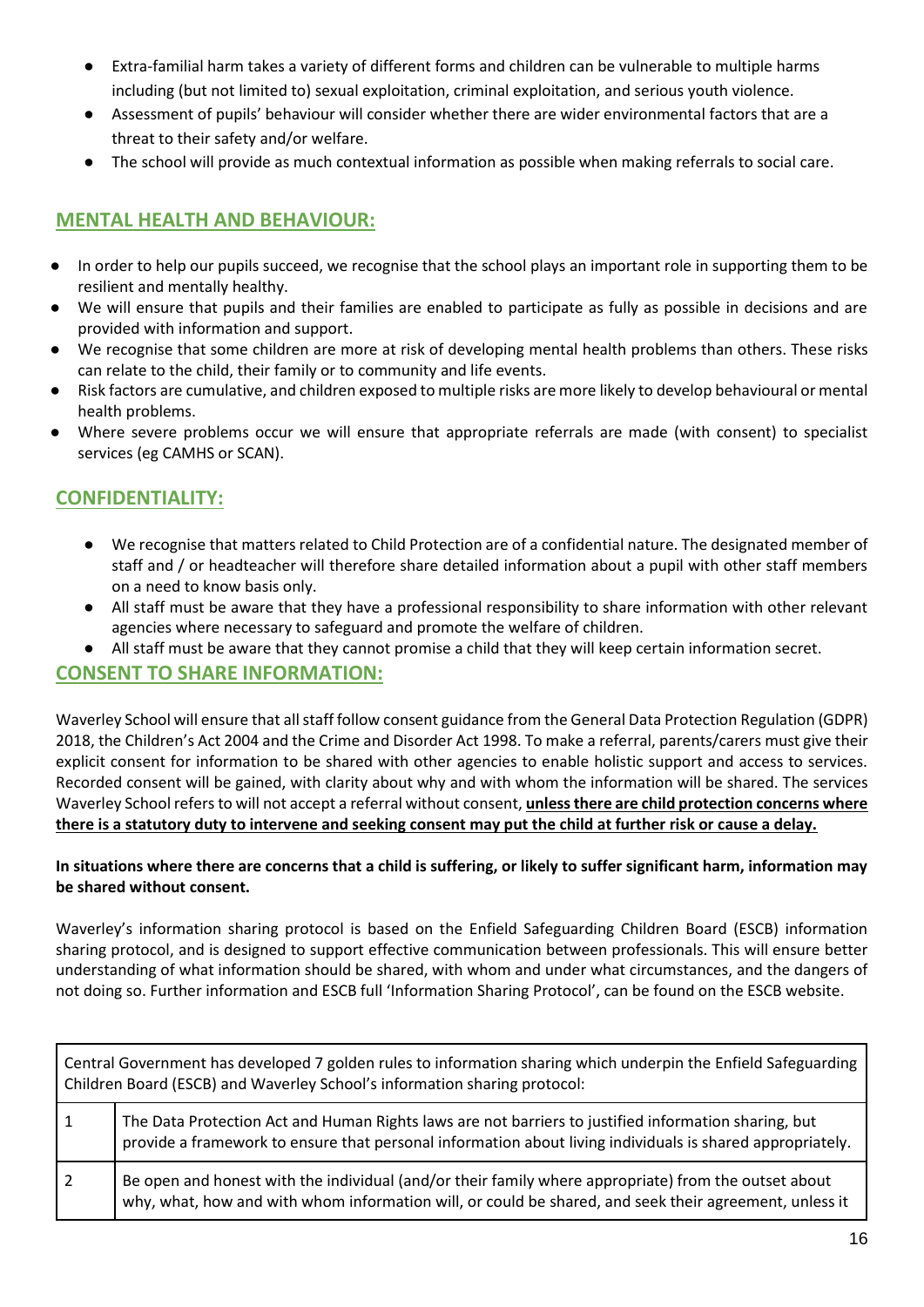|   | is unsafe or inappropriate to do so.                                                                                                                                                                                                                                                                                                                                    |
|---|-------------------------------------------------------------------------------------------------------------------------------------------------------------------------------------------------------------------------------------------------------------------------------------------------------------------------------------------------------------------------|
| 3 | Seek advice from other practitioners if you are in any doubt about sharing the information concerned,<br>without disclosing the identity of the individual where possible.                                                                                                                                                                                              |
| 4 | Share with informed consent where appropriate and, where possible, respect the wishes of those who do<br>not consent to share confidential information. You may still share information without consent if, in your<br>judgement, there is good reason to do so, such as where safety may be at risk. You will need to base your<br>judgement on the facts of the case. |
| 5 | Where you have consent, be mindful that an individual might not expect information to be shared.<br>Consider safety and well-being: Base your information sharing decisions on considerations of the safety<br>and well-being of the individual and others who may be affected by their actions.                                                                        |
| 6 | Necessary, proportionate, relevant, adequate, accurate, timely and secure: Ensure that the information<br>you share is necessary for the purpose for which you are sharing it, is shared only with those individuals<br>who need to have it, is accurate and up-to-date, is shared in a timely fashion, and is shared securely.                                         |
|   | Keep a record of your decision and the reasons for it – whether it is to share information or not. If you<br>decide to share, then record what you have shared, with whom and for what purpose.                                                                                                                                                                         |

# **GENERAL DATA PROTECTION REGULATION:**

Waverley School will ensure that all staff follow Data Protection Laws (including GDPR), which control how personal information is used by organisations, businesses or the government. We will use a framework that ensures that personal information about living persons is shared appropriately. We expect that everyone responsible for using data follows the strict rules of data protection principles and ensures that information is:

- Used fairly and lawfully
- Used for limited, specifically stated purposes
- Used in a way that is adequate, relevant and not excessive
- Accurate
- Kept for no longer than is absolutely necessary
- Handled according to people's data protection rights
- Kept safe and secure
- Not transferred outside the European Economic Area without adequate protection

#### **RESPONSIBILITY:**

The designated safeguarding staff are responsible for:

- Adhering to the Enfield Safeguard Partnership and school procedures with regard to referring a child if there are concerns about possible abuse.
- Logging concerns about a child even if there is no need to make an immediate referral.
- Ensuring that all such records are kept confidentially and securely and are separate from pupil records ie on safeguard
- Ensuring that an indication of further record-keeping is marked on the pupil records.
- Ensuring that any pupil currently the subject of a child protection plan who is absent without explanation for two days is referred to Children's Social Care, or to the Enfield Integrated Learning Disabilities Service.
- **All** members of staff (paid and unpaid) have the statutory responsibility to safeguard and promote the welfare of children.

#### **SUPPORTING CHILDREN:**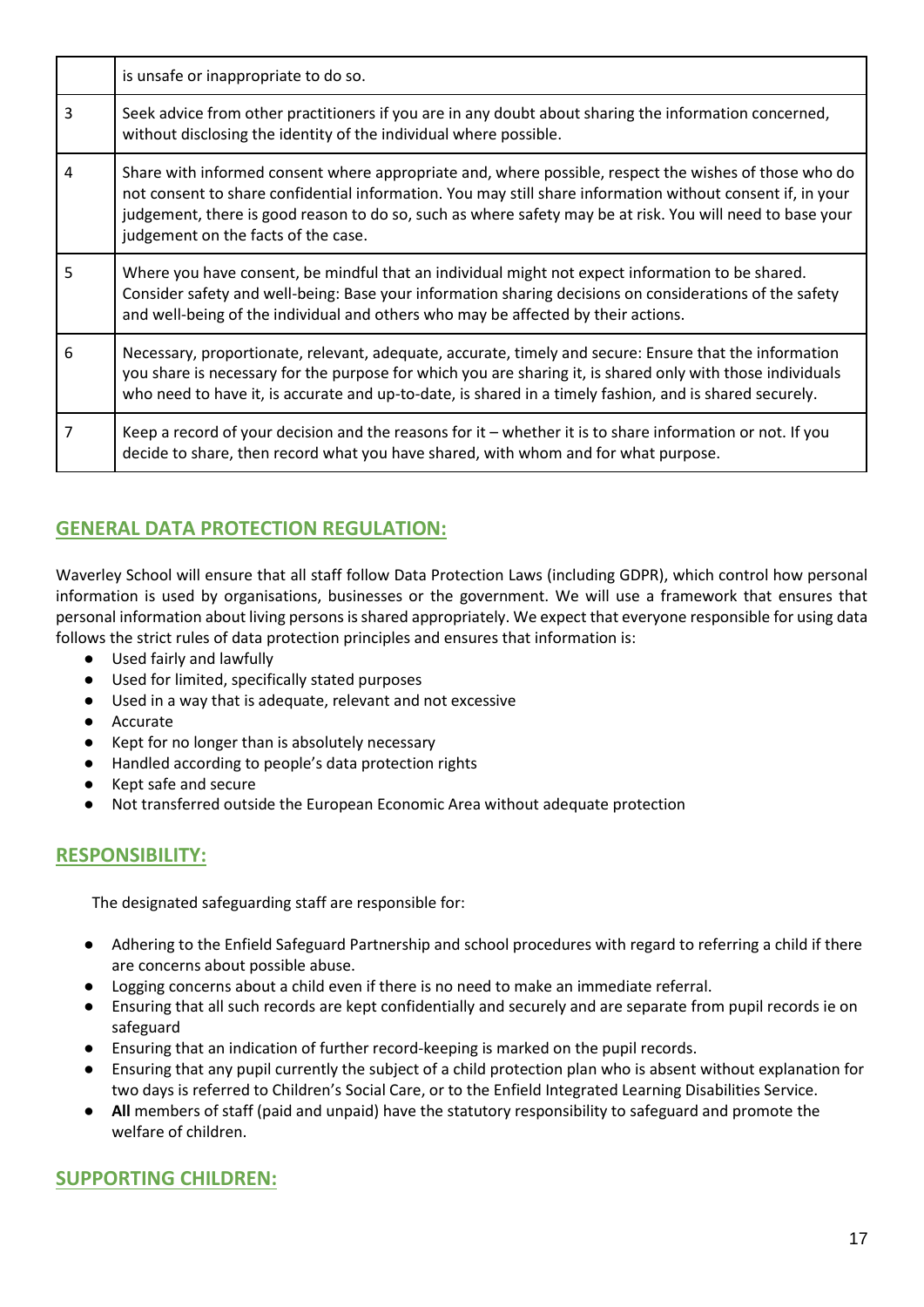We recognise that a child who is abused or witnesses violence may find it difficult to develop and maintain a sense of self worth. We recognise that a child in these circumstances may feel helpless and humiliated. We recognise that a child may feel self-blame.

We recognise that the school may provide the only stability in the lives of children who have been abused or who are at risk of harm.

We accept that research shows that the behaviour of a child in these circumstances may range from that which is perceived to be normal to aggressive or withdrawn.

Our school will support all pupils by:

- Encouraging self-esteem and self-assertiveness whilst not condoning aggression or bullying.
- Promoting a caring, safe and positive environment within the school, where pupils will be taught about safeguarding in the most appropriate way according to their level of development and age.
- Liaising and working together with all other support services and those agencies involved in the safeguarding of children.
- Notifying Children's Social Services as soon as there is a significant concern.
- Providing continuing support to a pupil about whom there have been concerns who leaves the school by ensuring that appropriate information is forwarded under confidential cover to the pupil's new school.

Mental Health considerations:

- All staff are aware that mental health problems can, in some cases, be an indicator that a child has suffered or is at risk of suffering abuse, neglect or exploitation. The school has a clear system in place for identifying possible mental health problems, via MAW and EP consultation, and routes to escalate and refer.
- Only appropriately trained professionals should attempt to make a diagnosis of a mental health problem. Staff, however, are well placed to observe children day-to-day and identify those whose behaviour suggests that they may be experiencing a mental health issue or be at risk of developing one. Staff can access a range of advice to help them identify children in need of extra mental health support, and will refer to the DSLs. The support in place includes working with external agencies.
- Where children have suffered abuse or neglect, or other potentially traumatic adverse childhood experiences, this can have a lasting impact through school.
- Waverley school recognises that staff have an important role to play in supporting the mental health and wellbeing of their pupils

#### **SUPPORTING STAFF:**

- We recognise that staff working in the school who have become involved with a child who has suffered harm, or appears to be likely to suffer harm may find the situation stressful and upsetting.
- We will support such staff by providing an opportunity to talk through their anxieties with the designated staff and to seek further support as appropriate.
- Class teams have regular team meetings when issues and concerns can be discussed.
- We also have an open door policy which all staff are aware of. Staff know that they can speak to the safeguarding lead or a member of SLT to discuss any concerns they may have or ask for support that they might need.
- The headteacher has completed safeguard supervision training and is able to supervise staff members as necessary.

# **ALLEGATIONS AGAINST STAFF, VOLUNTEERS AND SUPPLY STAFF:**

We understand that a pupil or a parent or another person may make an allegation against a member of staff or volunteer. The term allegations refers to concerns reported or raised that might indicate a person would pose a risk of harm if they continue to work in regular or close contact with children in their present position, or in any capacity. This means it has been alleged that a teacher or member of staff (including volunteers and supply teachers or supply staff) in a school or college that provides education for children under 18 years of age has: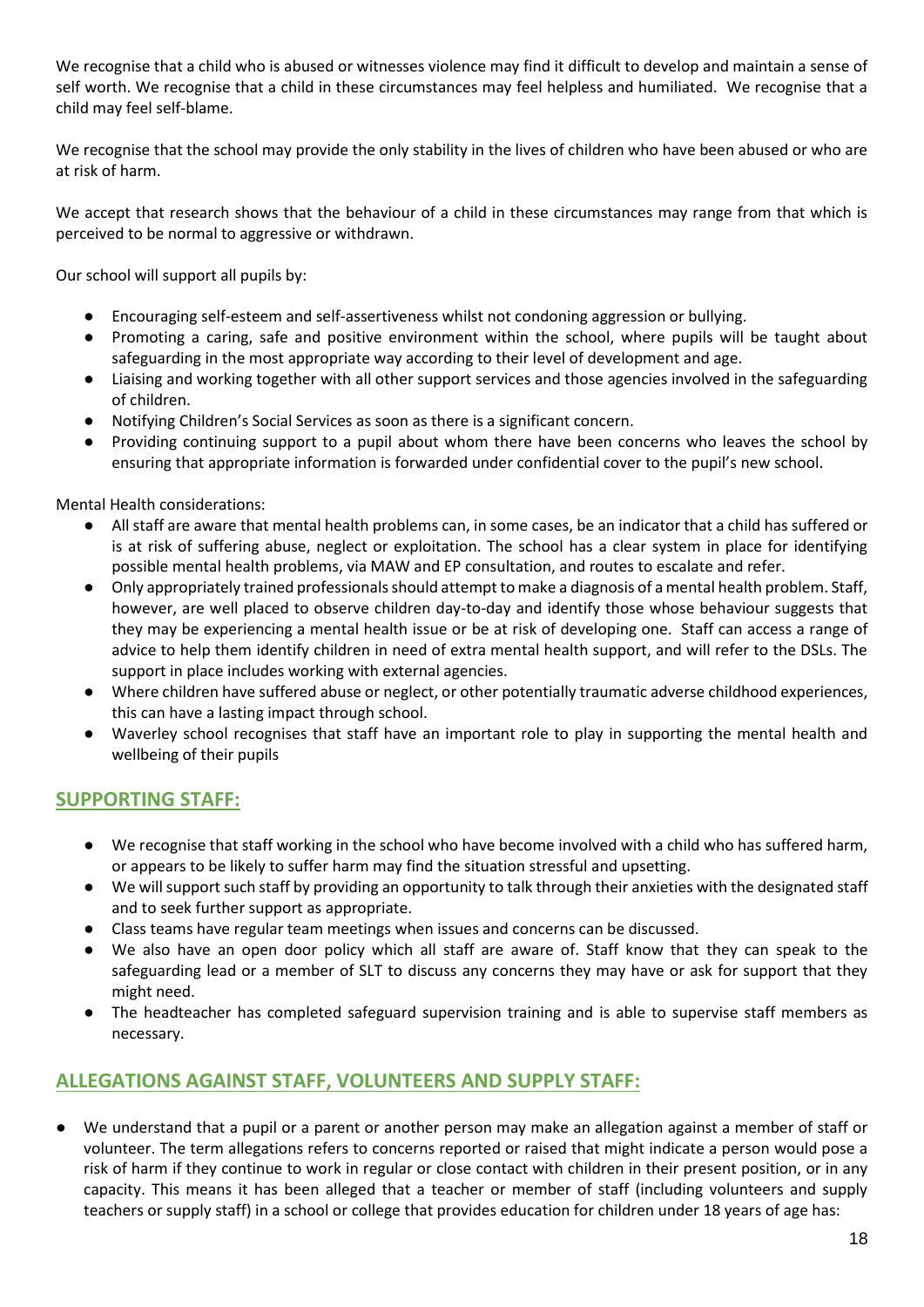- behaved in a way that has, or may have harmed a child;
- possibly committed a criminal offence against or related to a child; or
- behaved towards a child or children in a way that indicates he or she would pose a risk of harm if they work regularly or closely with children; or
- Behaved or may have behaved in a way that indicates they may not be suitable to work with children; or
- have been involved in an incident outside of school which did not involve children but could have an impact on their suitability to work with children, for example, an incident of domestic abuse (this is referred as transferable risk).
- If such an allegation is made, the member of staff, volunteer, supply teacher or supply teaching assistant receiving the allegation will immediately inform the Headteacher. The allegation will be dealt with quickly, in a fair and consistent way that provides effective protection for the child and for the person who is subject to the allegation. The school will ensure that they will provide effective support for anyone facing an allegation and provide the employee with a named contact if they are suspended.
- The Headteacher on all such occasions will discuss the content of the allegation with the Local Authority Designated Officer (LADO - 020 8379 2746).
- Whilst the school is not the employer of supply teachers or supply teaching assistants, it will ensure that any allegations against supply staff are dealt with properly and it will take the lead and liaise with the LADO.
- If the allegation made to a member of staff concerns the Headteacher, the designated teacher will immediately inform the Chair of Governors who will consult with the Enfield's LADO.
- The school will follow the All London Child Protection Procedures for managing allegations against staff.
- All staff are expected to recognise the need for absolute confidentiality in these situations.
- Where an allegation is substantiated, and the individual is dismissed or resigns, the school will refer it to the DBS. They will also consider referring the matter to the TRA for consideration for a prohibition order.
- If concerned about the welfare of other children in the community following a staff member's suspension, they may report this concern to Children's Social care.
- The school will preserve records which contain information about allegations of sexual abuse for the Independent Inquiry into Child Sexual Abuse (IICSA), for the term of the inquiry in question.

# **WHISTLEBLOWING:**

- We recognise that children cannot be expected to raise concerns in an environment where staff fail to do so.
- All staff should be aware of their duty to raise concerns, where they exist, about the attitude or actions of colleagues and adhere to the procedures detailed in Waverley school's whistleblowing policy.

# **SAFER RECRUITMENT:**

- The school will ensure that it operates a safe recruitment policy to ensure that all those working in the school, in either a paid or unpaid capacity are suitable to do so as far as can be reasonably ascertained.
- Senior Leaders and any other staff involved in selection procedures will attend Safer Recruitment training.
- Waverley School has a duty to ensure that people looking after children and young people are suitable to fulfill the requirements for their role. We follow safer recruitment practices including verifying qualifications and ensuring appropriate DBS and reference checks are undertaken. We do not allow people whose suitability has not been checked, to have unsupervised contact with children.
- Staff are expected to disclose any convictions, cautions, court orders, reprimands and warnings which may affect their suitability to work with children (whether received before or during their employment at Waverley).
- Appropriate checks (i.e. enhanced DBS checks and checks against the barred list) will be carried out on all potential employees and volunteers, and all references will be taken up and verified. The school will ensure it is following the most recent guidance in respect of these issues, including taking account of the definition of regulated activity.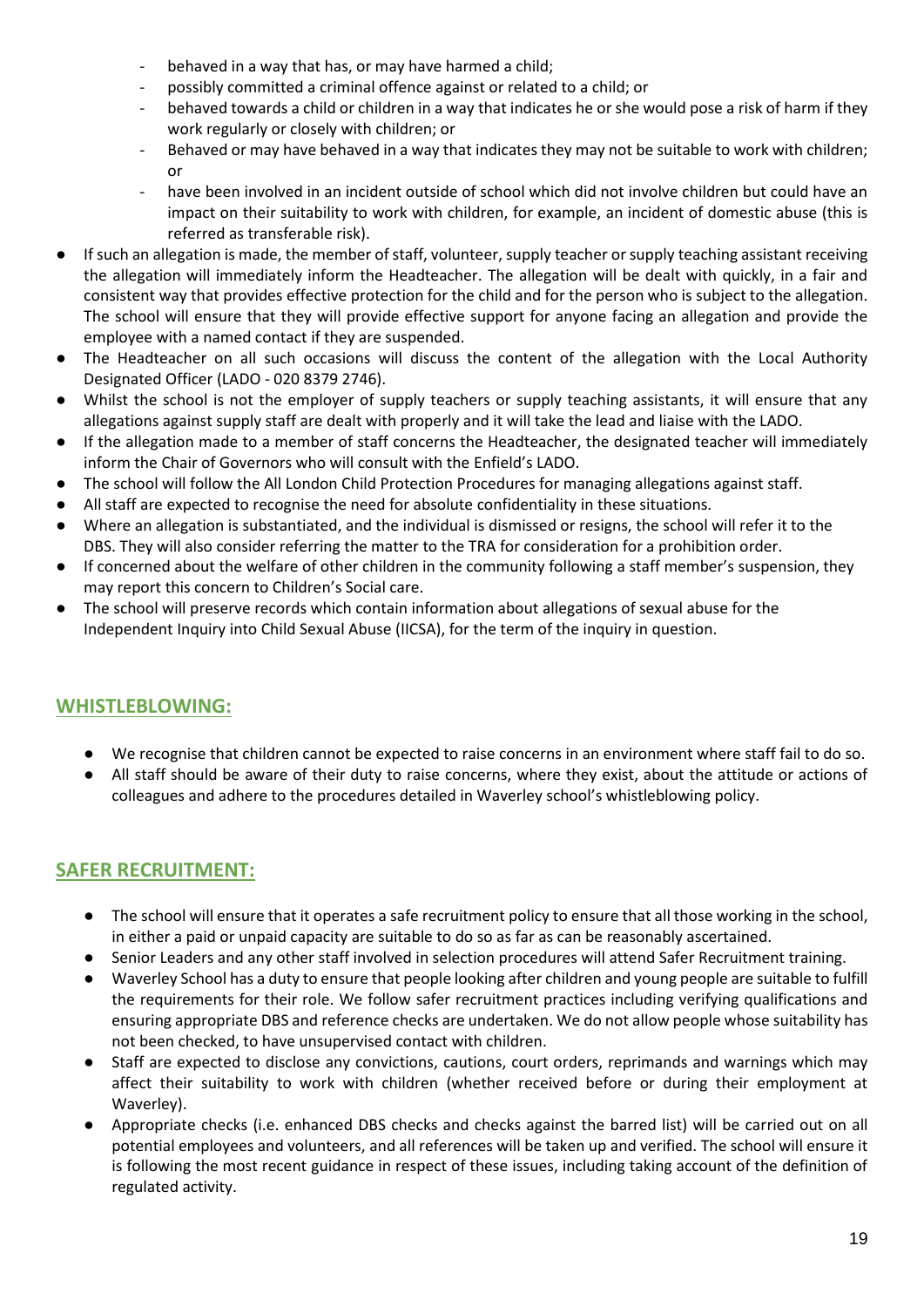- Interview panels will follow recommendations from the Enfield Personnel in relation to practice. One member of each interview panel must have completed Safer Recruitment training.
- At the interview, candidates will be asked to account for any gaps in their employment history.
- Any offer of appointment made to successful candidates, including to those who have lived or worked abroad, will be conditional on satisfactory completion of the necessary pre-employment checks.
- The school keeps a single central record covering all staff, including supply staff and trainee teachers on salaried routes, who work at Waverley.
- When employing staff through a Supply Agency, the school will obtain written confirmation that the agency has carried out the relevant checks and obtained the appropriate certificates. The school will enter this information into the central record, including confirmation that a DBS check certificate has been provided and the date the confirmation from the Agency was received.

# **GOVERNING BODY RESPONSIBILITIES:**

- The Governors will ensure that they comply with their duties under legislation. They will ensure that the policies, procedures and training in the school are effective and comply with the law at all times and take into account the procedures and practice of the ESCB.
- The Governors will ensure that the school contributes to inter-agency working in line with statutory guidance *Working Together to safeguard Children* (July 2018). The school will therefore work with social care, the police, health services and other services to promote the welfare of children and protect them from harm. They understand the local criteria for action and the local protocol for assessment, ensuring that these are reflected in the school's policies and procedures.
- The Governors will ensure that a member of the Governing Body (usually the Chair) has been nominated to liaise with the LA and/or partner agencies on issues of Child Protection and in the event of an allegation of abuse being made against the Headteacher or Principal.
- The Governors will remedy any deficiencies or weaknesses in regard to Child Protection arrangements that are brought to its attention without delay.
- They will appoint a member of staff from the SLT to the role of DSL as an explicit part of the role-holder's job description.
- The Governors will appoint one or more deputy DSL(s) to provide support to the DSL and ensure that they are trained to the same standard as the DSL and that the role is explicit in their job description(s).
- The Governors will ensure all relevant persons are aware of the school's local safeguarding arrangements, and the timelines for their local safeguarding children boards (LSCBs) to transition to the new system – including the governing board itself, the SLT and DSL.
- The Governors will make sure that pupils are taught about safeguarding, including protection against dangers online, through teaching and learning opportunities, as part of providing a broad and balanced curriculum.
- The Governors will adhere to statutory responsibilities by conducting pre-employment checks on staff who work with children, taking proportionate decisions on whether to ask for any checks beyond what is required.
- The Governors guarantee that volunteers are appropriately supervised.
- The Governors will make sure that at least one person on any appointment panel has undertaken safer recruitment training.
- The Governors will ensure that all staff members receive safeguarding and child protection training updates, such as e-bulletins, emails and staff meetings, as required, but at least annually.

# **POSITIVE HANDLING and PHYSICAL INTERVENTION:**

- Our policy on positive handling and physical intervention by staff is set out in a separate document and acknowledges that staff should only use physical intervention in particular circumstances, and that even when necessary the minimum force should be used to prevent harm to the child or another child or adult.
- There are circumstances when it is appropriate for staff to use physical intervention, however staff will follow protocol and in considering the risks presented by incidents involving children with disabilities and medical conditions carefully, they will recognise the additional vulnerability of our pupils. They will also consider their duties under the *Equality Act 2010* in relation to making reasonable adjustments, non-discrimination and their *Public Sector Equality Duty*.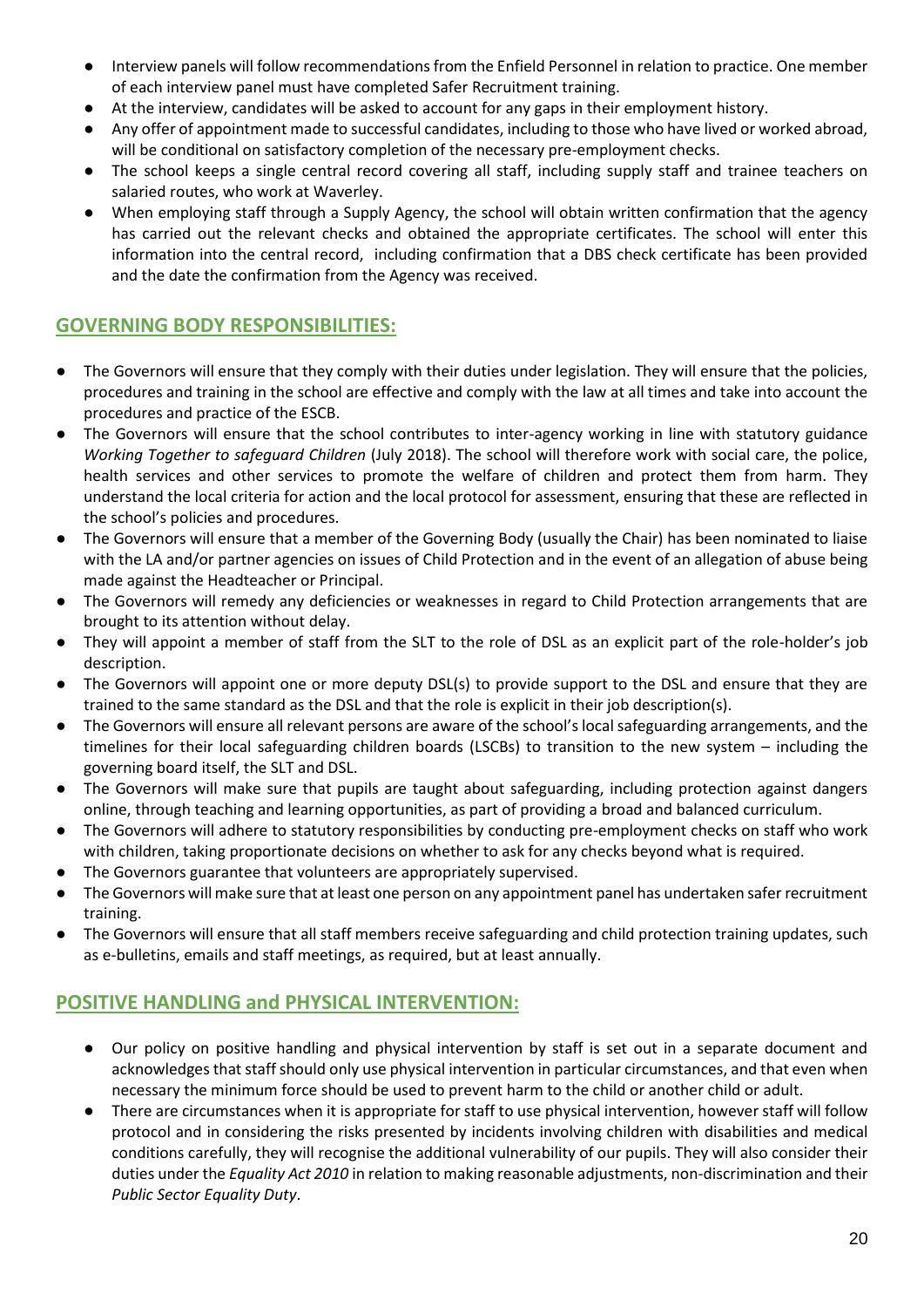- Positive handling training will be provided by Price (Protecting Rights In a Caring Environment) accredited trainers for all staff members to ensure best practice at all times.
- The school will use Positive Behaviour Support, and Trauma informed practice to plan positive and proactive behaviour support, and reduce challenging behaviour and the need to use physical interventions.
- Risk assessments will be carried out where individual pupils have additional needs or challenges that mean there is an increased likelihood of physical interventions being required and individual behaviour plans will be developed and shared/agreed with the parents/ carers
- Physical intervention which causes injury or severe distress to a child may have to be considered under child protection or disciplinary procedures.

#### **BEHAVIOUR POLICY:**

Our Behaviour policy is set out in a separate policy and acknowledges that to allow or condone bullying including online bullying may lead consideration under child protection procedures.

#### **RACIST INCIDENTS:**

Our policy on racist incidents is set out in a separate policy and acknowledges that repeated racist incidents or a single serious incident may lead to consideration under child protection procedures.

#### **RADICALISATION AND THE PREVENT STRATEGY:**

From 1st July 2015, all schools are subject to a duty under the section 26 of the Counter-Terrorism Act 2015 to have "due regard" to the need to prevent people from being drawn into terrorism. This is known as the **Prevent** duty.

- The current threat of radicalisation in the United Kingdom may include the exploitation of vulnerable people, to involve them in terrorism or in activity in support of terrorism. The school is clear that this exploitation and radicalisation should be viewed as a safeguarding concern.
- Terrorism is defined as "*an action that endangers or causes serious violence to a person/people; causes serious damage to a property; or seriously interferes or disrupts an electronic system. The use of threat must be designed to influence the government or intimidate the public and is made for the purpose of advancing a political, religious or ideological cause"* (KCSIE, September 2021)
- The school supports the Prevent Strategy, which works to prevent the growth of issues that create a climate which encourages radicalisation and extremism, which in turn can lead to acts of violence or terrorism.
- The school is expected to assess the risk of children being drawn into terrorism, including support for extremist ideas that are part of terrorist ideology. The school will also ensure that everyone in school is safe from terrorist and extremist material when accessing the internet.
- Radicalisation is defined as the act or process of making a person more radical or favouring extreme or fundamental changes in political, economic or social conditions.
- Extremism is defined as the holding of extreme political or religious views which may deny rights to any group or individual.
- All staff members are aware of these issues and relevant staff have attended training.
- The school works within the curriculum to promote British values, tolerance and respect for diverse views, while challenging prejudice of any kind. We are an inclusive school which values citizenship and a sense of belonging. Pupils are encouraged to share their views and recognise that they are entitled to have different beliefs, but that these should not be used to influence others.
- As with all matters pertaining to the maintenance of a safeguarding culture within the school, staff are expected to be vigilant in identifying concerns and ensuring these are passed to the DSL without delay.
- If any concerns arise, or are disclosed by a child, they will be responded to following normal safeguarding processes and advice would be sought from colleagues in LA (either Prevent co-ordinator or safeguarding services) if necessary.
- All pupils and teachers have the right to speak freely and voice their opinions. However, free speech is not an unqualified privilege but is subject to laws and policies governing equality, human rights, community safety and community cohesion.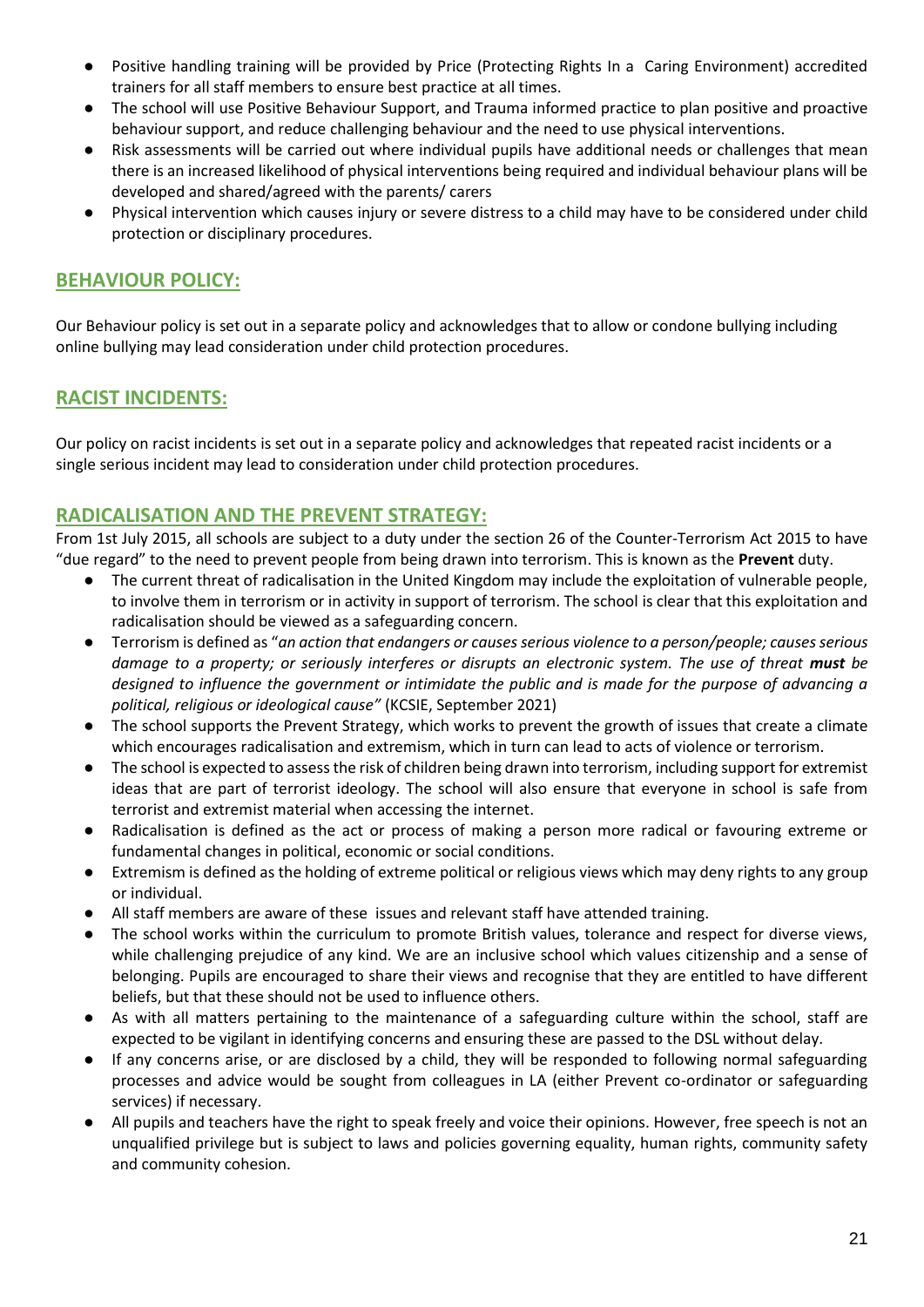- We seek to protect children against the messages of all violent extremism. When any member of staff has concerns that a pupil may be at risk of radicalisation or involvement in terrorism, they should speak to the DSL.
- DSLs understand when it is appropriate to make a referral to the Channel programme, a programme which focuses on providing support at an early stage to people who are identified as being vulnerable to being drawn into terrorism.

#### **Please see appendix on ESCB February 2016 guidance on** *Safeguarding Children at risk of sexual exploitation* **and**  *Safeguarding Children exposed to extremist ideology.*

# **SPECIFIC SAFEGUARDING ISSUES: Child Sexual Exploitation and Trafficking, Honour based violence, Forced Marriage, Female Genital Mutilation, Serious crime:**

- The school keeps itself up-to-date with the latest advice and guidance provided to assist in addressing specific vulnerabilities and forms of exploitation.
- Our staff are supported to recognise warning signs and indicators in relation to specific issues, including such issues in an age-appropriate way in their curriculum.
- The school works with and engages our families and communities to talk about such issues.
- Our staff are supported to talk to families about sensitive concerns in relation to their children and to find ways to address them together wherever possible.
- Our designated Child Protection Team will seek and obtain specific advice and guidance as necessary.
- The school will engage experts and use specialist material to support the safeguarding preventative work we do.
- Our policy through the school's values, ethos and behaviour policies provide the basic platform to ensure children are given the support to respect themselves and others, stand up for themselves and protect each other.
- Staff are aware of the need to raise any concerns of child protection to designated leads who will then follow local safeguarding procedures.

# **CHILDREN WHO ABUSE OTHER CHILDREN:**

It is important to be conscious that any child who is engaging in abusive behaviour towards others may have been subject to abuse from other children or from adults. Abusive behaviour can be displayed in a variety of ways and can consist of bullying (including cyber-bullying), sexual violence or harrassment; physical harm; emotional abuse, verbal abuse, upskirting (see definition above). All staff are aware of behaviours linked to the likes of drug taking, alcohol abuse, truanting and the sharing of nude and semi nude images (previously sexting) that put children in danger. All staff are able to recognise that children are capable of abusing their peers.

Children who abuse others should be held responsible for their abusive behaviour, whilst being identified and responded to in a way which meets their needs as well as protecting others.

In such incidences, the school will follow guidance issued in relation to children who abuse others and local procedures. This will include:

- Procedures to minimise the risk of peer on peer abuse
- All allegations will be investigated and dealt with in the same way as any abuse allegation
- Victims, perpetrators and any child affected by peer on peer abuse will be supported through our pastoral processes and referrals to multi-agency partners (such as JSDC, CAMHS, SCAN)
- All staff will know what the different forms of peer on peer abuse can take (as described on page 6)

# **TOILETING CHILDREN WHO REQUIRE SUPPORT:**

Support staff will be given advice on how to toilet each child from their class teacher and our Occupational Therapist where specialist equipment is required to assist a child in using the toilet.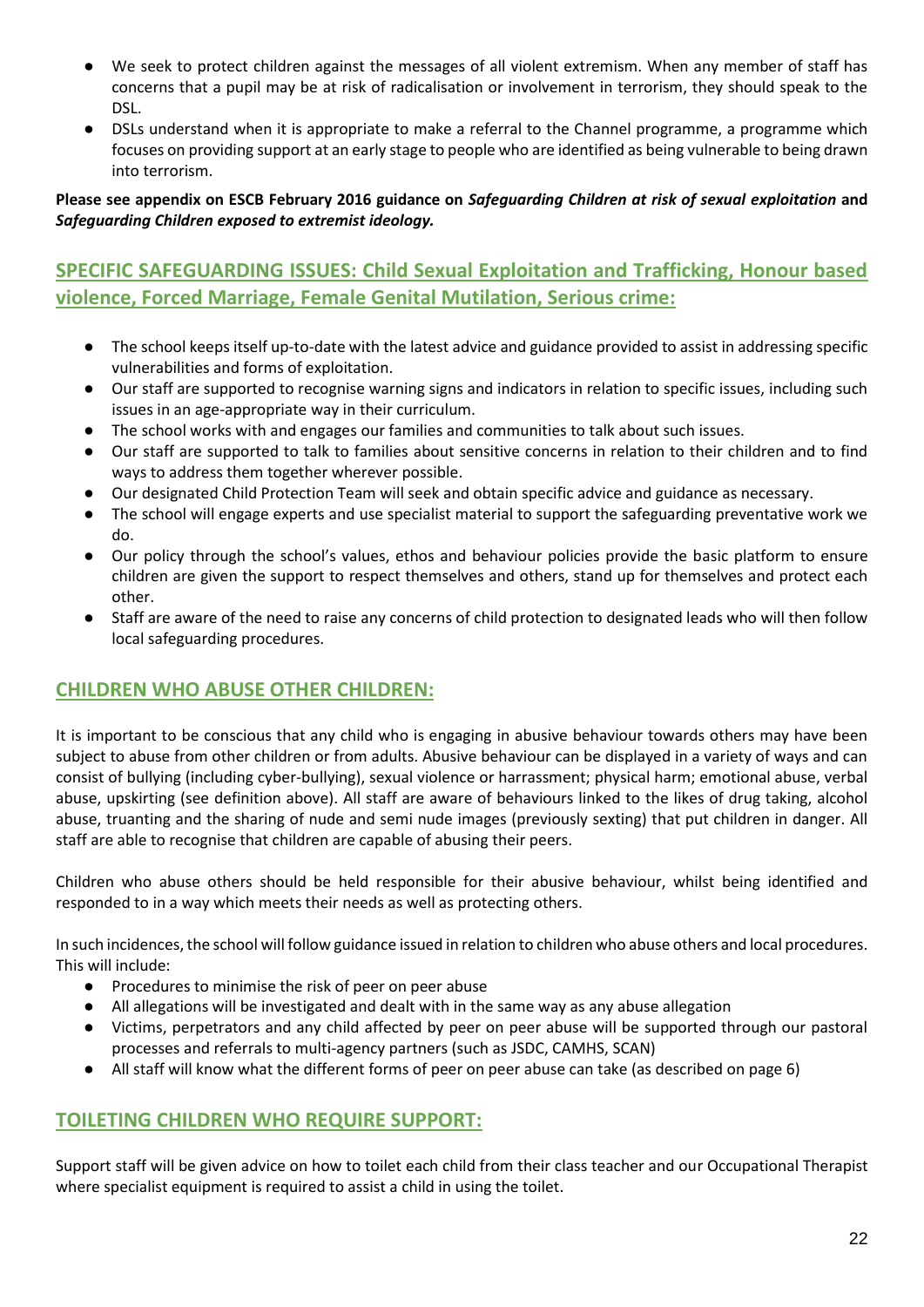In general, staff will follow these guidelines:

- **•** All female pupils must be toileted by female members of staff.
	- **•** If possible all male pupils must be toileted by a male member of staff however due to the higher levels of female staff to male staff this may not always be possible so female staff are also permitted to toilet male pupils but ideally a male member of staff should be present also.
	- **•** If you are toileting more than one pupil at the same time please use screens to ensure privacy.
	- **•** Male members of staff can assist with manual handling of female pupils in the bathroom but the personal care and changing aspect must be left to the female member of staff. We ask that the male member of staff step away behind the screen while this is happening.
	- **•** Talk to the child in simple language before doing things. You may help them anticipate what is about to happen.
- **•** Encourage independence where possible.

# **HEALTH AND SAFETY:**

Our Health & Safety policy, set out in a separate document reflects the consideration we give to the protection of our children both within the school environment and when away from the school when undertaking school trips and visits.

# **ONLINE SAFETY:**

Our e-Safety policy is a separate document which recognises the need to have strategies to protect children in the digital world.

The use of technology has become a significant component of many safeguarding issues. CSE, radicalisation, sexual predation - technology often provides the platform that facilitates harm. There are three areas of risks that schools need to be aware of when protecting and educating staff and pupils in their use of technology, and when establishing mechanisms to identify, intervene and escalate incidents where appropriate, including when they are online at home:

- Content being exposed to illegal, inappropriate or harmful materials, for example pornography, fake news, racist, radical or extremist views
- Contact being subjected to harmful online interaction with other users
- Conduct personal online behaviour that increases the likelihood of, or causes, harm, for example making, sending and receiving explicit images, or online bullying.

#### **GUIDANCE ON REPORTING:**

- **•** Support Staff should first inform their class teacher or a designated safeguarding lead for safeguarding pupils without delay of the concerns raised.
- **•** An account of the disclosure should be written word for word as disclosed by the pupil or as observed

by the staff, and uploaded on the school's online reporting system Safeguard Software, allowing a chronology to be logged and saved.

- **•** The Safeguard system then automatically informs the DSL. The class teacher also informs one of the Designated Safeguarding Leads.
- **•** The DSL will then input any additional information or actions to be taken into Safeguard.
- **•** The DSL will contact the child's parents or carers and inform them of the situation.

**•** If necessary the Designated Safeguarding Lead will then contact the child's allocated social worker at Cheviots or the duty social worker at Cheviots if the child and family's allocated Social Worker is not available. If there is a safeguarding concern about the welfare of a child who does not have an allocated social worker then a MASH form outlining the concerns should be completed on the Enfield's Children's Portal. For young people over the age of 18, the Enfield Integrated Learning Disabilities team will be contacted for further guidance and support.